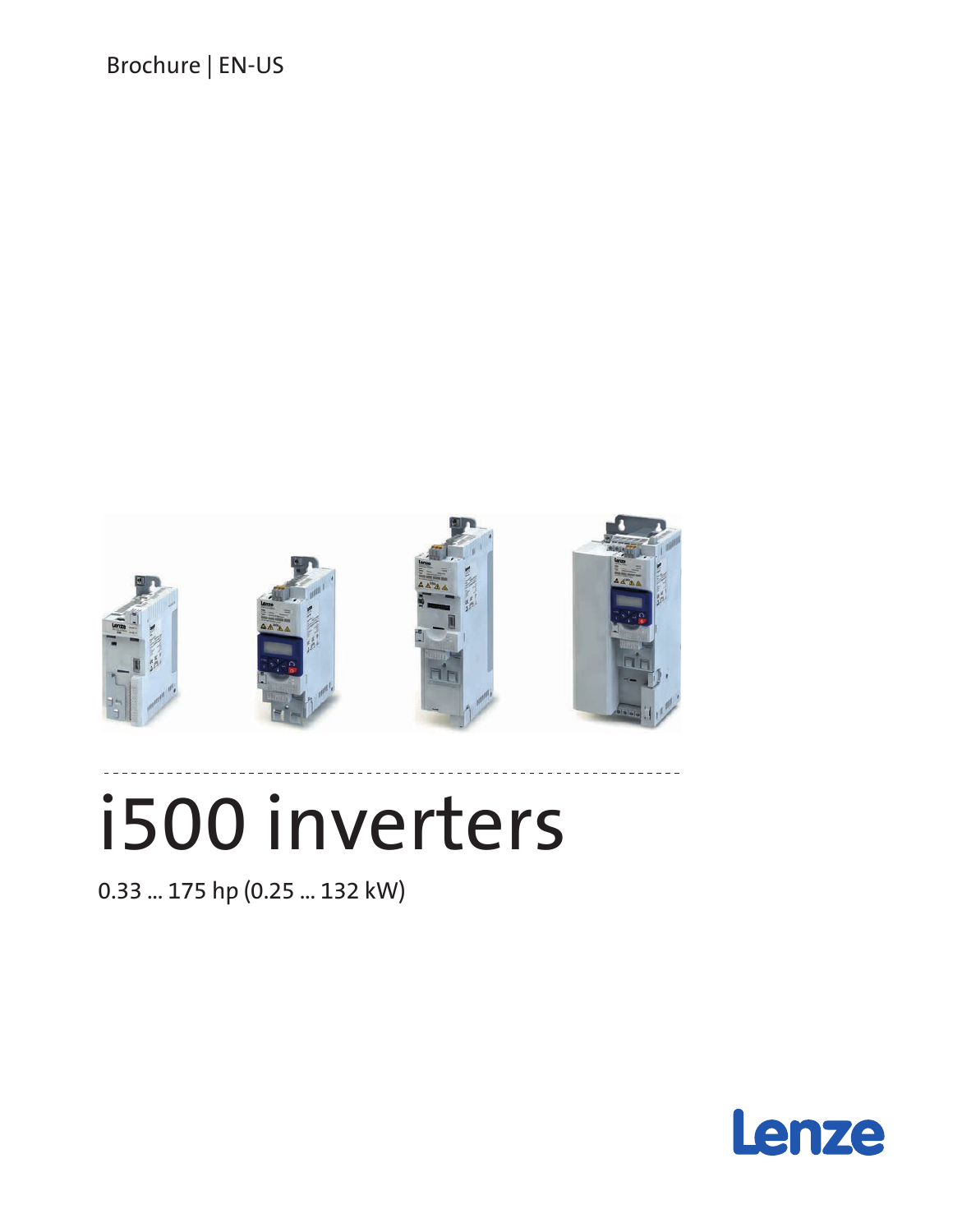## Lenze makes many things easy for you.

With our motivated and committed approach, we work together with you to create the best possible solution and set your ideas in motion - whether you are looking to optimise an existing machine or develop a new one. We always strive to make things easy and seek perfection therein. This is anchored in our thinking, in our services and in every detail of our products. It's as easy as that!

## On principle: Always perfect: the new i500

The i500 is ideal for numerous applications: travelling drives, conveyor drives, shaper drives, pumps and fans, tool drives, hoist drives and winding drives.

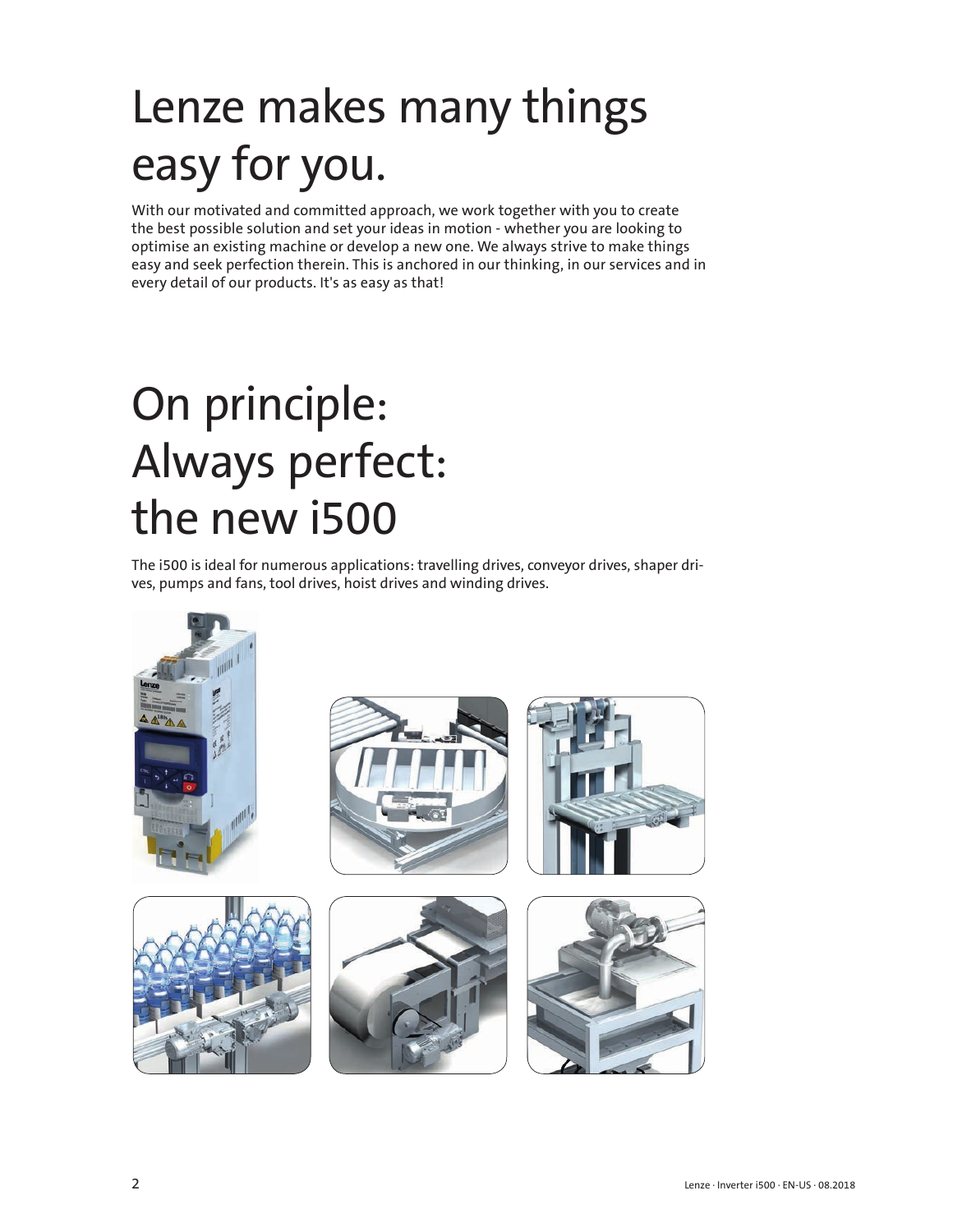### Less means more!

#### Focused on the essentials: the new i500

i500 is the new inverter series - a streamlined design, scalable functionality and exceptional user-friendliness.

#### **Smaller** unnecessary elements - - - - - - ► Greater cost savings

- High scalability in terms of the mains voltage range, rated power and modular structure
- Supports all current networks
- Diagnostics via keypad, USB or WLAN

#### **Smaller** Size

- Compact size: Up to 15 hp (11 kW), only 5.12 in (130 mm) deep and, up to 3 hp (2.2 kW), only 2.36 (60 mm) in wide
- Side-by-side installation: can be mounted adjacent to each other

#### **Smaller** engineering expenditure

- Intuitively logical structure of parameters
- Easy controller integration

#### **Smaller** installation expenses

- Keyhole mounting
- Plug-in terminals up to 3 hp (2.2 kW) • Out-of the box operability. Simply connect, start, go!
- Plug-in memory module

#### **Smaller** energy consumption

- Fewer inverter losses thanks to the use of cutting-edge technologies
- Energy-efficient

#### **Smaller** downtime

- Robust single board design
- Entire device produced by Lenze

- Optimised solution for individual customer requirements
- Flexibility

#### ---------**Greater** space in the control cabinet

- Provides solutions in limited spaces
- Smaller control cabinets reduce costs

#### --------**Greater** time for what really matters

- Saves time in engineering
- Reduction in potential error sources

#### $\cdots$  . . . .  $\blacktriangleright$ **Greater** productivity

- Saves time during installation
- Fewer faults in use
- Lower costs in the event of a service

#### **Greater** sustainability

- Best efficiency values, lowest energy costs
- Future-proof thanks to DIN EN 50598

#### $\cdots \cdots \cdots \blacktriangleright$ **Greater** reliability

- Lower quality assurance costs in manufacture
- Reduces operational guarantee costs

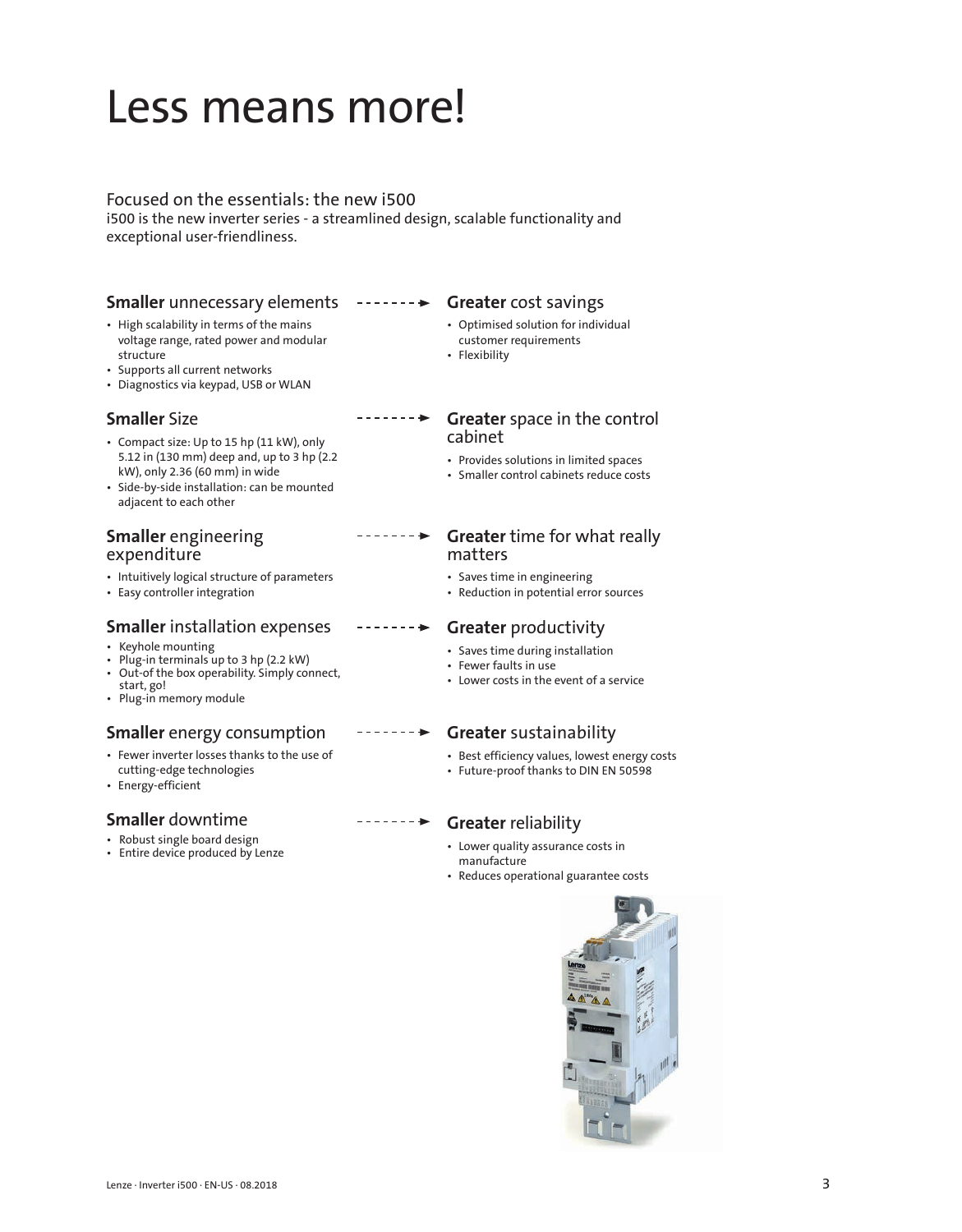## Functionality

i500 provides a high-quality frequency inverter that already conforms to future standard in accordance with the EN 50598-2 efficiency classes (IE). Overall, this provides a reliable and future-proof drive for a wide range of machine applications.

| Adjustable motor controls for three-phase AC current motors                                                                          |                                                                                                                                                                                                                                                                                                                                                                                                                                                                                                          |  |  |  |  |
|--------------------------------------------------------------------------------------------------------------------------------------|----------------------------------------------------------------------------------------------------------------------------------------------------------------------------------------------------------------------------------------------------------------------------------------------------------------------------------------------------------------------------------------------------------------------------------------------------------------------------------------------------------|--|--|--|--|
|                                                                                                                                      | • V/f characteristic control linear/square-law (VFC plus)<br>• Sensorless vector control (SLV)<br>• Energy saving function (VFC eco)<br>• Servo control (SC-ASM) with feedback<br>• Sensorless vector control for synchronous motors (up to 30 hp<br>(22 kW)                                                                                                                                                                                                                                             |  |  |  |  |
|                                                                                                                                      | <b>Motor functions</b>                                                                                                                                                                                                                                                                                                                                                                                                                                                                                   |  |  |  |  |
| $\sqrt{2}$<br>$\omega$<br>σN<br>Ausgangssignal<br>50 Hz<br>40 Hz<br>10 Hz<br>20 Hz<br>10 Hz<br>$-10$ Hz<br>20 Hz<br>$30$ Hz<br>50 Hz | • Flying restart circuit<br>· Slip compensation<br>• Energy saving function (VFC eco)<br>• DC braking<br>• Oscillation damping<br>• Skip frequencies<br>• Automatic identification of the motor data<br>• Brake energy management<br>• Holding brake control<br>• Voltage add - function<br>• Rational Energy Ride Through (backup operation in case of mains<br>failure)<br>• Speed feedback (HTL encoder)<br>• Brake resistor control (brake chopper integrated)<br>• DC-bus connection (480V devices) |  |  |  |  |
| <b>Application functions</b>                                                                                                         |                                                                                                                                                                                                                                                                                                                                                                                                                                                                                                          |  |  |  |  |
| Lenze<br>Lenze                                                                                                                       | • Process controller (PID)<br>• Process controller - sleep mode and rinse function<br>• Freely assignable favourite menu<br>• Parameter change-over<br>• S-shaped ramps for smooth acceleration<br>• Motor potentiometer<br>• Flexible I/O configuration<br>• Access protection<br>• Automatic restart<br>• OEM parameter set<br>• Sequencer                                                                                                                                                             |  |  |  |  |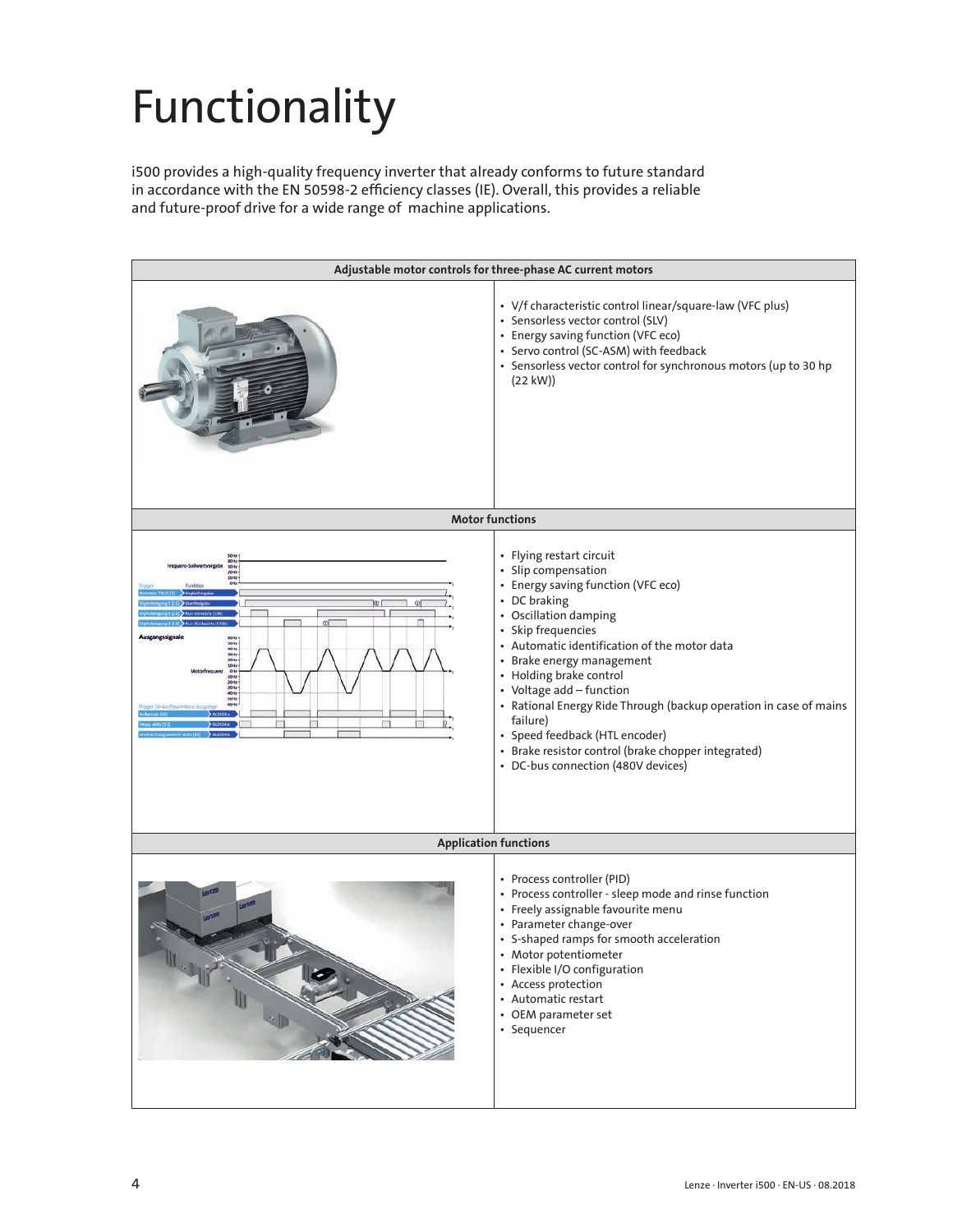| Monitoring                                                                                                                                                                                                                                                                                                                                                                                                                                                                                                                                                                                                                                                                                                                                                                                                                                                                                                                                                                                                                                                    |                                                                                                                                                                                                                                                                                                                                                                       |  |  |  |  |
|---------------------------------------------------------------------------------------------------------------------------------------------------------------------------------------------------------------------------------------------------------------------------------------------------------------------------------------------------------------------------------------------------------------------------------------------------------------------------------------------------------------------------------------------------------------------------------------------------------------------------------------------------------------------------------------------------------------------------------------------------------------------------------------------------------------------------------------------------------------------------------------------------------------------------------------------------------------------------------------------------------------------------------------------------------------|-----------------------------------------------------------------------------------------------------------------------------------------------------------------------------------------------------------------------------------------------------------------------------------------------------------------------------------------------------------------------|--|--|--|--|
| off<br>off<br>No supply voltage<br>Safe torque off (STO) active.<br><b>The Co</b><br>.<br>Safe torque off (STO) active, warning active<br>1 Hz<br>Inverter inhibited<br>Inverter inhibited, no DC-bus voltage<br>Inverter inhibited, warning active<br>Inverter inhibited, error available<br>Inverter enabled and motor running<br>Inverter enabled and motor running, warning pending<br>Inverter enabled, quick stop as response to a fault active<br>Cause and remedy (W = warning, T = trouble, F = fault)<br><b>Error message</b><br>.2382/.2383<br>Ixt fault/Ixt warning<br>Overvoltage DC-bus/warning overvoltage DC-bus<br>3210/.3211<br>3220/.3221<br>DC-bus voltage too low for switch-on<br>3222<br>DC-bus voltage too low for switch-on<br>4310<br>Motor overtemperature error<br>Trigger/functions incorrectly connected. In flexible mode, the controller release or<br>6280<br>Run/Stop must be allocated to an I/O. Do not use start-forwards/backwards and<br>run-forwards/backwards at the same time.<br>.FF37<br>Automatic start disabled | • Short circuit<br>• Earth fault<br>• Device overload monitoring (i*t)<br>• Motor overload monitoring (i <sup>2*</sup> t)<br>• Mains phase failure<br>• Stalling protection<br>• Motor current limit<br>• Maximum torque<br>• Ultimate motor current<br>• Motor speed monitoring<br>• Load loss detection<br>• Motor temperature monitoring (PTC and thermal contact) |  |  |  |  |
|                                                                                                                                                                                                                                                                                                                                                                                                                                                                                                                                                                                                                                                                                                                                                                                                                                                                                                                                                                                                                                                               | <b>Diagnostics</b>                                                                                                                                                                                                                                                                                                                                                    |  |  |  |  |
|                                                                                                                                                                                                                                                                                                                                                                                                                                                                                                                                                                                                                                                                                                                                                                                                                                                                                                                                                                                                                                                               | • Error history buffer<br>• Logbook<br>• LED status display<br>• Keypad language selection German, English<br>• PC tool (EASY Starter)<br>• Smartphone app (iOS and Android)                                                                                                                                                                                          |  |  |  |  |
|                                                                                                                                                                                                                                                                                                                                                                                                                                                                                                                                                                                                                                                                                                                                                                                                                                                                                                                                                                                                                                                               | <b>Safety functions (optional)</b>                                                                                                                                                                                                                                                                                                                                    |  |  |  |  |
|                                                                                                                                                                                                                                                                                                                                                                                                                                                                                                                                                                                                                                                                                                                                                                                                                                                                                                                                                                                                                                                               | • STO (Safe torque off) with PL 'e' and SIL 3                                                                                                                                                                                                                                                                                                                         |  |  |  |  |
|                                                                                                                                                                                                                                                                                                                                                                                                                                                                                                                                                                                                                                                                                                                                                                                                                                                                                                                                                                                                                                                               | <b>Network (optional)</b>                                                                                                                                                                                                                                                                                                                                             |  |  |  |  |
|                                                                                                                                                                                                                                                                                                                                                                                                                                                                                                                                                                                                                                                                                                                                                                                                                                                                                                                                                                                                                                                               | • CANopen<br>• Modbus RTU<br>• Modbus TCP<br>• EtherCAT<br>• EtherNet/IP<br>• PROFIBUS<br>· PROFINET<br>· POWERLINK                                                                                                                                                                                                                                                   |  |  |  |  |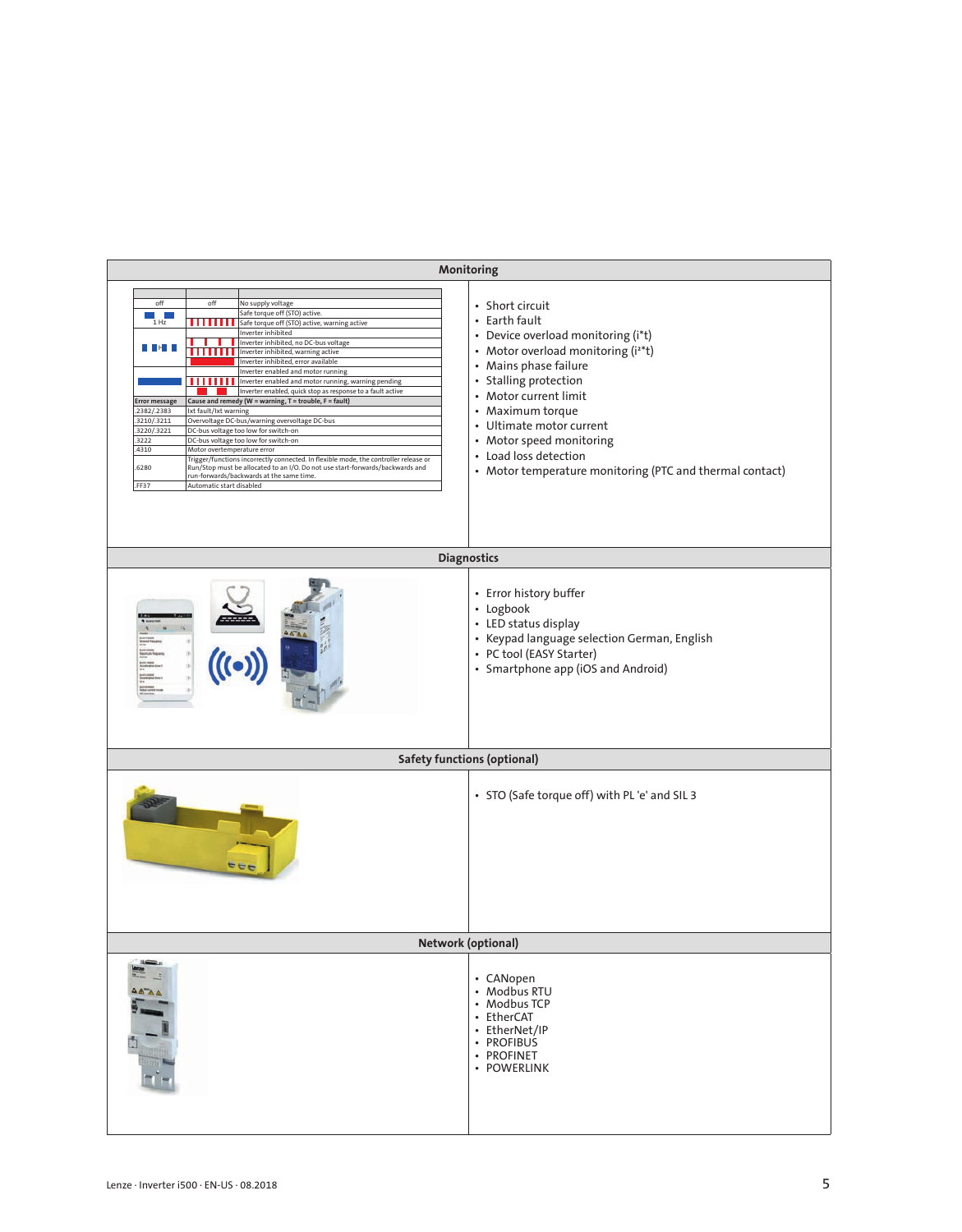## Scalability

Easily scaled, the right i500 can be customised to suit the application. Here, "scaled" refers to two optimised products: the i510 as the basic design with predefined modes and the high-capacity modular i550 for a variety of applications. Which is the right one for you? See the following table:

|                                             | i510                                                                                                                                                          | i550                                                                                                                                                                                                                                                                                                                                                |  |  |
|---------------------------------------------|---------------------------------------------------------------------------------------------------------------------------------------------------------------|-----------------------------------------------------------------------------------------------------------------------------------------------------------------------------------------------------------------------------------------------------------------------------------------------------------------------------------------------------|--|--|
| Type of construction and ordering<br>option | Monolithic construction                                                                                                                                       | Modular type of construction                                                                                                                                                                                                                                                                                                                        |  |  |
| Power range                                 | 0.33 hp  20 hp (0.25 kW  15 kW)                                                                                                                               | 0.33 hp  175 hp (0.25 kW  132 kW)                                                                                                                                                                                                                                                                                                                   |  |  |
| Scope                                       | Memory module<br>• IT-network compatibility<br>• Integrated RFI filter (apart from i510-<br>$Cxxx/230-2)$<br>• Can be installed in a row<br>• Relay (type C)  | Memory module<br>• IT-network suitability<br>• Integrated RFI filter (apart from i550-<br>Cxxx/120-1, i550-Cxxx/230-2, i550-<br>$Cxxx/230-3)$<br>• Can be installed in a row<br>• Relay (type C)<br>• Brake chopper<br>• DC bus operation possible HTL incremental<br>encoder up to 100 kHz<br>• Temperature monitoring<br>• Functional safety: STO |  |  |
| I/O-extension                               | Spring terminal,<br>$\bullet$<br>• fixed terminals<br>Basic I/O<br>$\bullet$<br>- 5 digital inputs, 1 digital output<br>- 2 analog inputs, 1 analog output    | • Plug-in spring terminal<br>• External 24 V supply<br>· Selectable negative or positive logic (PNP/<br>NPN)<br>· Standard I/O:<br>- 5 digital inputs, 1 digital output<br>- 2 analog inputs, 1 analog output<br>or<br>Application I/O:<br>- 6 digital inputs, 2 digital outputs<br>- 2 analog inputs, 2 analog outputs                             |  |  |
| Fieldbus network - optional                 | CANopen/Modbus RTU                                                                                                                                            | • CANopen<br>• Modbus RTU<br>• Modbus TCP<br>• POWERLINK<br>• EtherCAT<br>• EtherNet/IP<br>• PROFIBUS<br>• PROFINET                                                                                                                                                                                                                                 |  |  |
| <b>Motor controls</b>                       | • V/f characteristic control (VFC open loop;<br>linear, quadratic or VFC eco)<br>Sensorless vector control (SLVC)<br>$\bullet$<br>Sensorless control (SL-PSM) | • V/f characteristic control (VFC open loop;<br>linear, quadratic or VFC-Eco)<br>• V/f characteristic control (VFC closed loop)<br>with feedback<br>· Sensorless vector control (SLVC)<br>• Sensorless control (SL-PSM)<br>• Servo control (SC-ASM) with feedback (up to<br>30 hp (22 kW))                                                          |  |  |
| i510                                        | i550                                                                                                                                                          |                                                                                                                                                                                                                                                                                                                                                     |  |  |
|                                             | <b>Control unit</b><br>Standard-I/O<br>رايما<br>J.<br>CANopen<br><b>Modbus RTU</b>                                                                            | <b>Power unit</b><br><b>Control unit</b><br>Applicaton-I/O<br>Without<br>network                                                                                                                                                                                                                                                                    |  |  |

**PROFIBUS** 

ROFINET therCAT<br>Aodbus TCP

Two versions: • with Basic I/O • with Basic I/O and CANopen / Modbus RTU

6 Lenze · Inverter i500 · EN-US · 08.2018

**Safety module** 

Without nety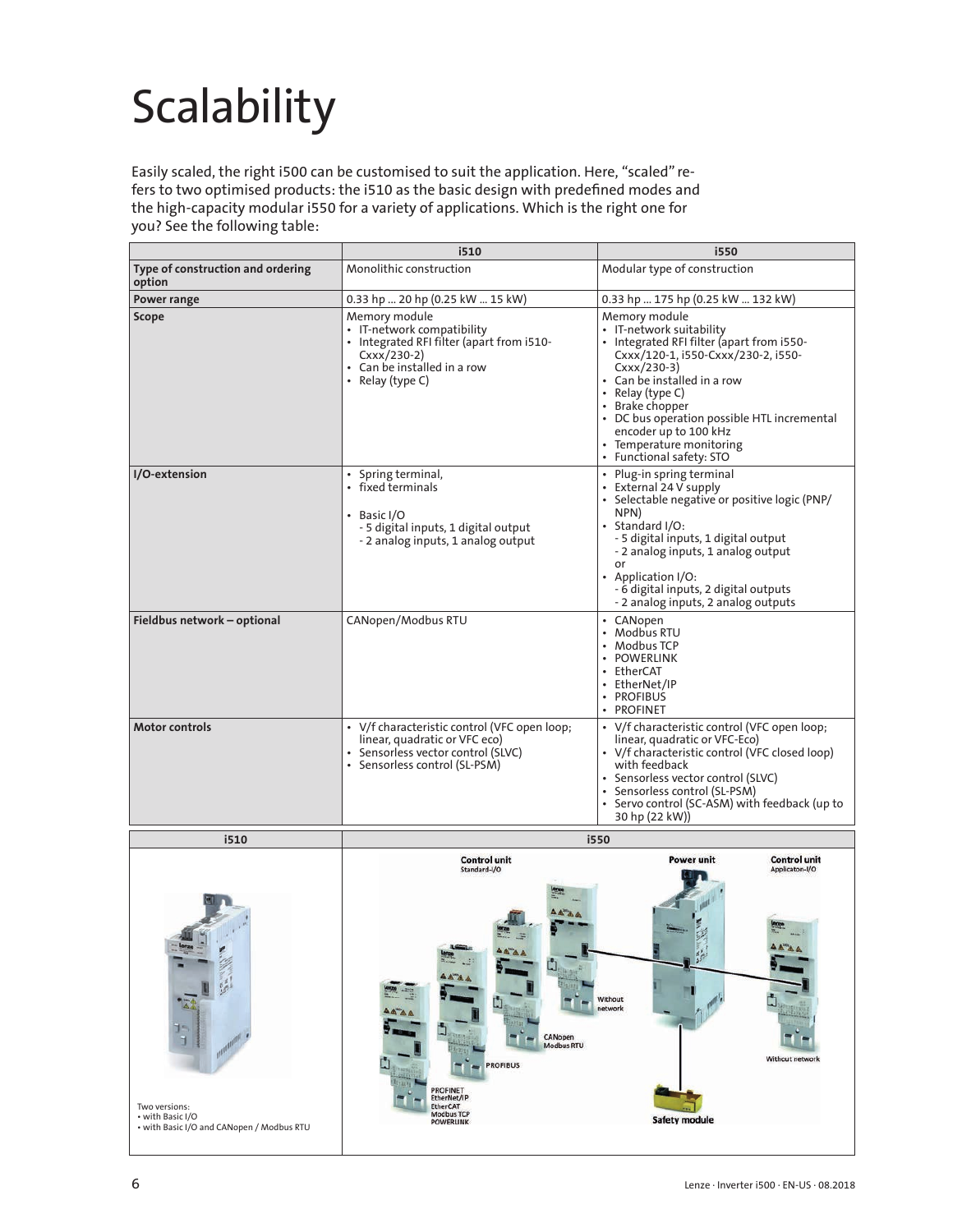The scalable inverter is completed by an accessory kit. Simply select all the necessary components oriented to your application.

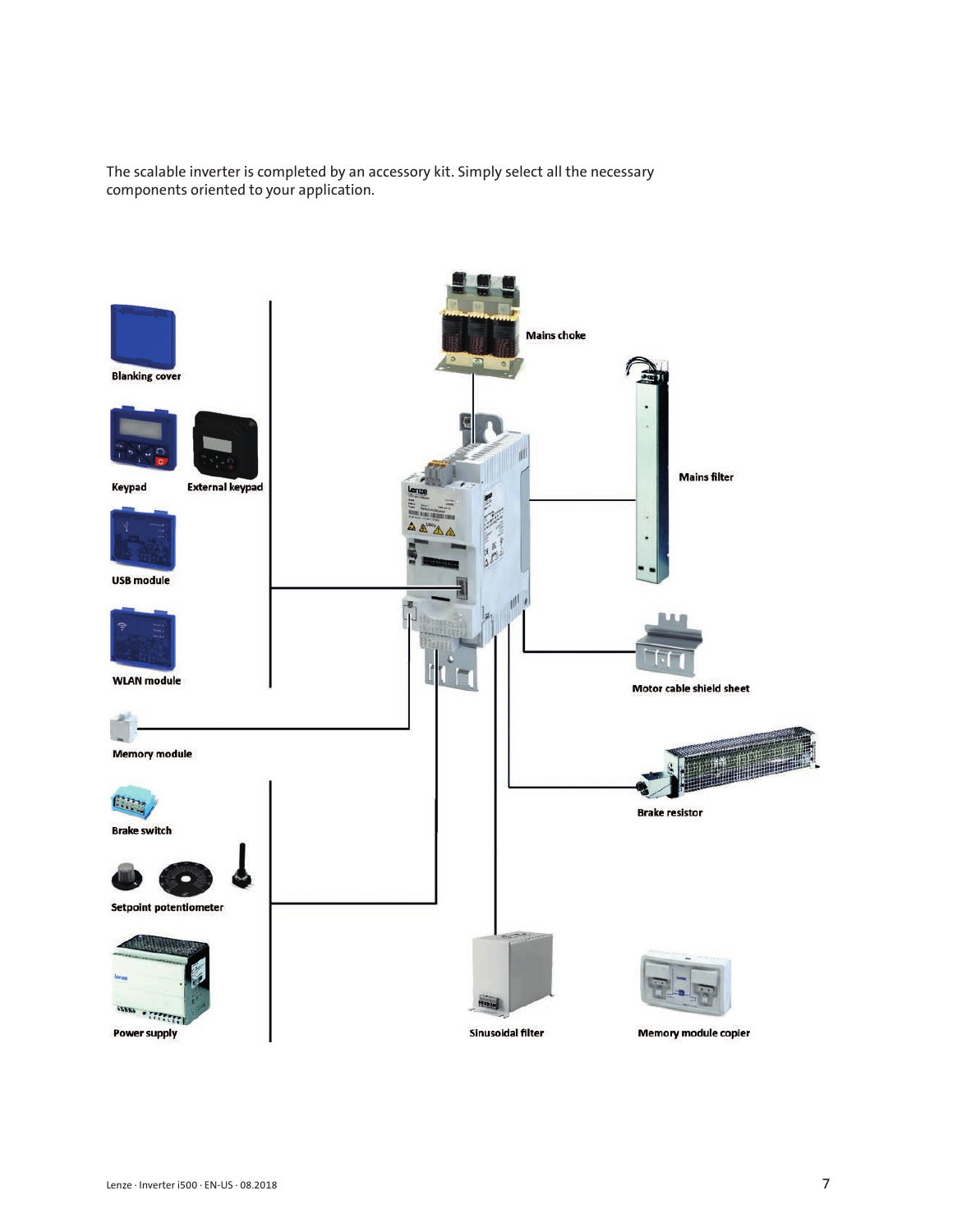### Technical data

### Inverter i510; connection to 230 V mains

| <b>Conformities</b>                                       | <b>CE</b>                     | 2014/35/EU, 2014/30/EU                                                                                                                                                                       |
|-----------------------------------------------------------|-------------------------------|----------------------------------------------------------------------------------------------------------------------------------------------------------------------------------------------|
|                                                           | EAC                           | TR TC 004/2011, TP TC 020/2011                                                                                                                                                               |
|                                                           | RoHS <sub>2</sub>             | 2011/65/EU                                                                                                                                                                                   |
| <b>Approvals</b>                                          | <sub>c</sub> UL <sub>us</sub> | UL 61800-5-1, CSA 22.2 No. 274                                                                                                                                                               |
| <b>Energy efficiency</b>                                  | Class IE2                     | EN 50598-2                                                                                                                                                                                   |
| Enclosure                                                 | <b>IP20</b>                   | EN 60529 (except in wire range of terminals)                                                                                                                                                 |
|                                                           |                               | NEMA 250 (Type 1 protection against accidental contact only)                                                                                                                                 |
|                                                           | Open type                     | Only in UL-approved systems                                                                                                                                                                  |
| Power system                                              | TT, TN                        | Voltage against earth: max. 300 V                                                                                                                                                            |
|                                                           | IT                            | Apply the measures described for IT systems!                                                                                                                                                 |
| <b>Mains switching</b>                                    |                               | 3 x within one minute possible                                                                                                                                                               |
| <b>Operation with residual</b><br>current circuit breaker |                               | Up to 3 hp (2.2 kW) 30 mA                                                                                                                                                                    |
| <b>Cable length for EMC</b>                               | Category C2                   | 65.6 ft. (20 m) (≤0.5 hp (0.37 kW) max. 49.2 ft. (15 m))                                                                                                                                     |
|                                                           | Category C3                   | $\geq$ 114.8 ft. (35 m) ( $\leq$ 0.5 hp (0.37 kW) max. 49.2 ft. (15 m))                                                                                                                      |
| <b>Switching frequencies</b>                              |                               | 2, 4, 8, 16 kHz, The rated output currents listed below apply at 113 °F (45 °C) and switching<br>frequencies of 2 and 4 kHz, and at 104 °F (40 °C) and switching frequencies of 8 and 16 kHz |
| <b>Ambient temperature</b>                                |                               | 131 °F (55 °C) (derating of 2.5 %/1.8 °F over 113 °F (45 °C))                                                                                                                                |
| Max. output frequency                                     |                               | 0 Hz  599 Hz                                                                                                                                                                                 |
| <b>Overload capacity</b>                                  |                               | 200% for 3s; 150% for 60s                                                                                                                                                                    |

|                  | <b>Rated power</b> | Mains voltage range                                    | <b>Rated output</b><br>current                     | Weight        | Dimensions (h x b x d)                                        |  |
|------------------|--------------------|--------------------------------------------------------|----------------------------------------------------|---------------|---------------------------------------------------------------|--|
|                  | hp (kW)            | $\mathsf{V}$                                           | A                                                  | $lb$ ( $kg$ ) | in $(mm)$                                                     |  |
|                  |                    |                                                        | One-phase inverter with integrated RFI filter      |               |                                                               |  |
| i510-C0.25/230-1 | 0.33(0.25)         |                                                        | 1.7                                                | 1.7(0.75)     | $6.1 \times 2.36 \times 5.12$ (155 x 60 x 130)                |  |
| i510-C0.37/230-1 | 0.5(0.37)          |                                                        | 2.4                                                | 1.7(0.75)     | $6.1 \times 2.36 \times 5.12$ (155 x 60 x 130)                |  |
| i510-C0.55/230-1 | 0.75(0.55)         |                                                        | 3.2                                                | 2.1(0.95)     | 7.09 x 2.36 x 5.12 (180 x 60 x 130)                           |  |
| i510-C0.75/230-1 | 1(0.75)            | 1/N/PE AC 170 V<br>264 V 45 Hz  65 Hz                  | 4.2                                                | 2.1(0.95)     | 7.09 x 2.36 x 5.12 (180 x 60 x 130)                           |  |
| i510-C1.1/230-1  | 1.5(1.1)           |                                                        | 6                                                  | 3(1.35)       | 9.84 x 2.36 x 5.12 (250 x 60 x 130)                           |  |
| i510-C1.5/230-1  | 2(1.5)             |                                                        | $\overline{7}$                                     | 3(1.35)       | 9.84 x 2.36 x 5.12 (250 x 60 x 130)                           |  |
| i510-C2.2/230-1  | 3(2.2)             |                                                        | 9.6                                                | 3(1.35)       | $9.84 \times 2.36 \times 5.12$ (250 $\times$ 60 $\times$ 130) |  |
|                  |                    | One/three-phase inverter without integrated RFI filter |                                                    |               |                                                               |  |
| i510-C0.25/230-2 | 0.33(0.25)         |                                                        | 1.7                                                | 1.7(0.75)     | $6.1 \times 2.36 \times 5.12$ (155 x 60 x 130)                |  |
| i510-C0.37/230-2 | 0.5(0.37)          |                                                        | 2.4                                                | 1.7(0.75)     | $6.1 \times 2.36 \times 5.12$ (155 x 60 x 130)                |  |
| i510-C0.55/230-2 | 0.75(0.55)         | 1/N/PE AC or 3/PE AC                                   | 3.2                                                | 2.1(0.95)     | 7.09 x 2.36 x 5.12 (180 x 60 x 130)                           |  |
| i510-C0.75/230-2 | 1(0.75)            | 170 V  264 V 45 Hz                                     | 4.2                                                | 2.1(0.95)     | 7.09 x 2.36 x 5.12 (180 x 60 x 130)                           |  |
| i510-C1.1/230-2  | 1.5(1.1)           | 65 Hz                                                  | 6                                                  | 3(1.35)       | 9.84 x 2.36 x 5.12 (250 x 60 x 130)                           |  |
| i510-C1.5/230-2  | 2(1.5)             |                                                        | 7                                                  | 3(1.35)       | 9.84 x 2.36 x 5.12 (250 x 60 x 130)                           |  |
| i510-C2.2/230-2  | 3(2.2)             |                                                        | 9.6                                                | 3(1.35)       | 9.84 x 2.36 x 5.12 (250 x 60 x 130)                           |  |
|                  |                    |                                                        | Three-phase inverter without integrated RFI filter |               |                                                               |  |
| i510-C4.0/230-3  | 5(4)               | 3/PE AC 170 V  264 V                                   | 16.5                                               | 4.6(2.1)      | 9.84 x 3.54 x 5.12 (250 x 90 x 130)                           |  |
| i510-C5.5/230-3  | 7.5(5.5)           | 45 Hz  65 Hz                                           | 23                                                 | 4.6(2.1)      | 9.84 x 3.54 x 5.12 (250 x 90 x 130)                           |  |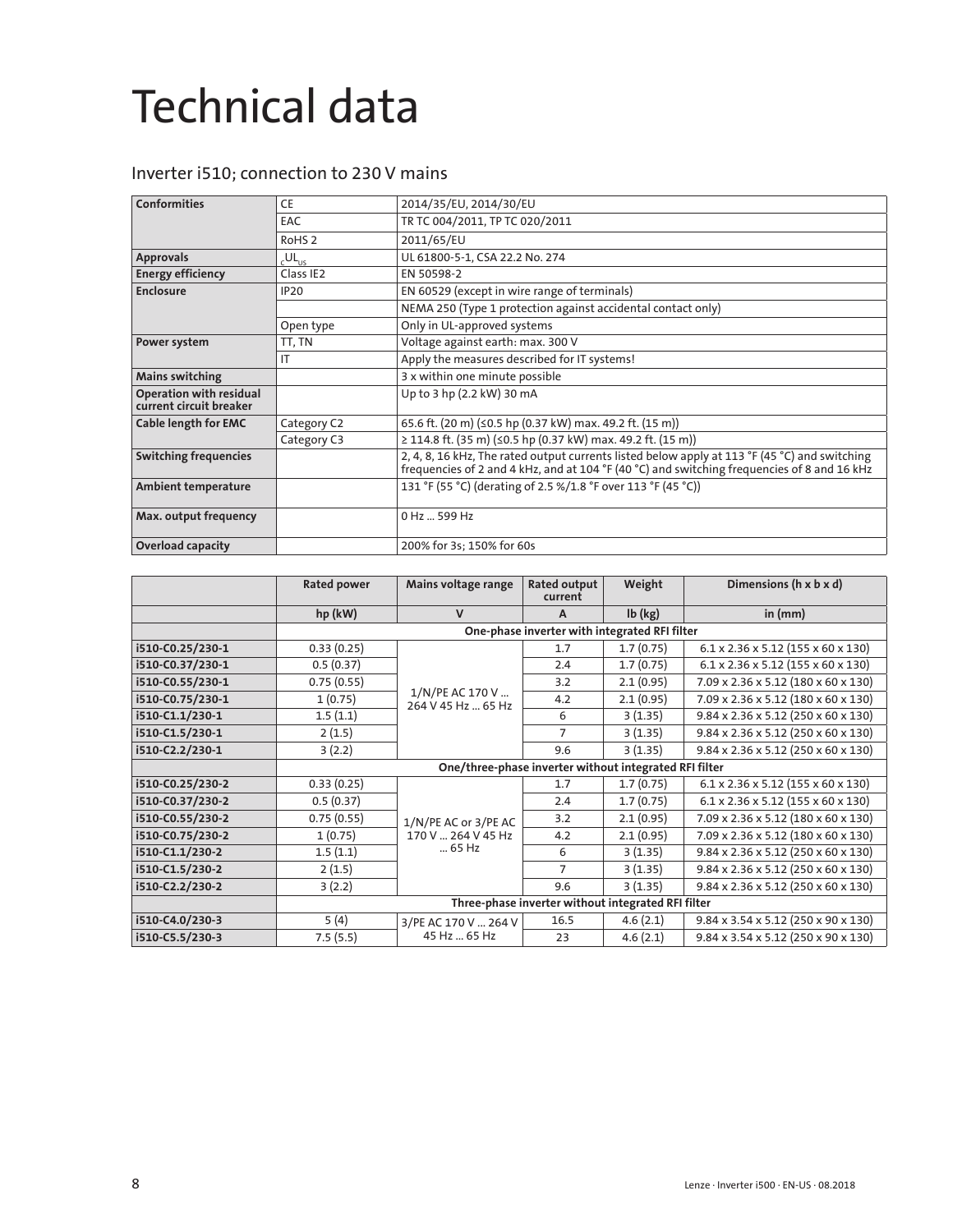| Inverter i510; connection to 480 V mains |  |  |  |
|------------------------------------------|--|--|--|
|------------------------------------------|--|--|--|

| <b>Conformities</b>                                       | CE                            | 2014/35/EU, 2014/30/EU                                                                                                                                                                       |
|-----------------------------------------------------------|-------------------------------|----------------------------------------------------------------------------------------------------------------------------------------------------------------------------------------------|
|                                                           | EAC                           | TR TC 004/2011, TP TC 020/2011                                                                                                                                                               |
|                                                           | RoHS <sub>2</sub>             | 2011/65/EU                                                                                                                                                                                   |
| <b>Approvals</b>                                          | <sub>c</sub> UL <sub>us</sub> | UL 61800-5-1, CSA 22.2 No. 274                                                                                                                                                               |
| <b>Energy efficiency</b>                                  | Class IE2                     | EN 50598-2                                                                                                                                                                                   |
| Enclosure                                                 | <b>IP20</b>                   | EN 60529 (except in wire range of terminals)                                                                                                                                                 |
|                                                           |                               | NEMA 250 (Type 1 protection against accidental contact only)                                                                                                                                 |
|                                                           | Open type                     | Only in UL-approved systems                                                                                                                                                                  |
| Power system                                              | TT, TN                        | Voltage against earth: max. 300 V                                                                                                                                                            |
|                                                           | IT                            | Apply the measures described for IT systems!                                                                                                                                                 |
| <b>Mains switching</b>                                    |                               | 3 x within one minute possible                                                                                                                                                               |
| <b>Operation with residual</b><br>current circuit breaker |                               | Up to 3 hp (2.2 kW) 30 mA                                                                                                                                                                    |
| <b>Cable length for EMC</b>                               | Category C2                   | 65.6 ft. (20 m) (≤0.5 hp (0.37 kW) max. 49.2 ft. (15 m))                                                                                                                                     |
|                                                           | Category C3                   | $\ge$ 114.8 ft. (35 m) ( $\le$ 0.5 hp (0.37 kW) max. 49.2 ft. (15 m))                                                                                                                        |
| <b>Switching frequencies</b>                              |                               | 2, 4, 8, 16 kHz, The rated output currents listed below apply at 113 °F (45 °C) and switching<br>frequencies of 2 and 4 kHz, and at 104 °F (40 °C) and switching frequencies of 8 and 16 kHz |
| <b>Ambient temperature</b>                                |                               | 131 °F (55 °C) (derating of 2.5 %/1.8 °F over 113 °F (45 °C))                                                                                                                                |
| Max. output frequency                                     |                               | 0 Hz  599 Hz                                                                                                                                                                                 |
| <b>Overload capacity</b>                                  |                               | 200% for 3s; 150% for 60s                                                                                                                                                                    |

|                  | <b>Rated power</b> | Mains voltage range                                                         | <b>Rated output</b><br>current                  | Weight        | Dimensions (h x b x d)                         |  |
|------------------|--------------------|-----------------------------------------------------------------------------|-------------------------------------------------|---------------|------------------------------------------------|--|
|                  | hp (kW)            | $\mathsf{V}$                                                                | A                                               | $Ib$ ( $kg$ ) | in $(mm)$                                      |  |
|                  |                    |                                                                             | Three-phase inverter with integrated RFI filter |               |                                                |  |
| i510-C0.37/400-3 | 0.5(0.37)          |                                                                             | 1.3                                             | 1.7(0.75)     | $6.1 \times 2.36 \times 5.12$ (155 x 60 x 130) |  |
| i510-C0.55/400-3 | 0.75(0.55)         |                                                                             | 1.8                                             | 2.1(0.95)     | 7.09 x 2.36 x 5.12 (180 x 60 x 130)            |  |
| i510-C0.75/400-3 | 1(0.75)            |                                                                             | 2.4                                             | 2.1(0.95)     | 7.09 x 2.36 x 5.12 (180 x 60 x 130)            |  |
| i510-C1.1/400-3  | 1.5(1.1)           |                                                                             | 3.2                                             | 3(1.35)       | 9.84 x 2.36 x 5.12 (250 x 60 x 130)            |  |
| i510-C1.5/400-3  | 2(1.5)             |                                                                             | 3.9                                             | 3(1.35)       | 9.84 x 2.36 x 5.12 (250 x 60 x 130)            |  |
| i510-C2.2/400-3  | 3(2.2)             | 3/PE AC 340 V  528 V<br>45 Hz  65 Hz                                        | 5.6                                             | 3(1.35)       | 9.84 x 2.36 x 5.12 (250 x 60 x 130)            |  |
| i510-C3.0/400-3  | 4(3)               |                                                                             | 7.3                                             | 5(2.3)        | 9.84 x 3.54 x 5.12 (250 x 90 x 130)            |  |
| i510-C4.0/400-3  | 5(4)               |                                                                             | 9.5                                             | 5(2.3)        | 9.84 x 3.54 x 5.12 (250 x 90 x 130)            |  |
| i510-C5.5/400-3  | 7.5(5.5)           |                                                                             | 13                                              | 5(2.3)        | 9.84 x 3.54 x 5.12 (250 x 90 x 130)            |  |
| i510-C7.5/400-3  | 10(7.5)            |                                                                             | 16.5                                            | 8(3.7)        | 10.87 x 4.72 x 5.12 (276 x 120 x 130)          |  |
| i510-C11/400-3   | 15(11)             |                                                                             | 23.5                                            | 8(3.7)        | 10.87 x 4.72 x 5.12 (276 x 120 x 130)          |  |
|                  |                    | Three-phase mains connection 480 V - Light duty; with integrated RFI filter |                                                 |               |                                                |  |
| i510-C3/400-3    | 5(4)               |                                                                             | 8.8                                             | 5(2.3)        | 9.84 x 3.54 x 5.12 (250 x 90 x 130)            |  |
| i510-C4/400-3    | 7.5(5.5)           |                                                                             | 11.9                                            | 5(2.3)        | 9.84 x 3.54 x 5.12 (250 x 90 x 130)            |  |
| i510-C5.5/400-3  | 10(7.5)            | 3/PE AC 340 V  528 V<br>45 Hz  65 Hz                                        | 15.6                                            | 5(2.3)        | 9.84 x 3.54 x 5.12 (250 x 90 x 130)            |  |
| i510-C7.5/400-3  | 15(11)             |                                                                             | 23                                              | 8(3.7)        | 10.87 x 4.72 x 5.12 (276 x 120 x 130)          |  |
| i510-C11/400-3   | 20(15)             |                                                                             | 28.2                                            | 8(3.7)        | 10.87 x 4.72 x 5.12 (276 x 120 x 130)          |  |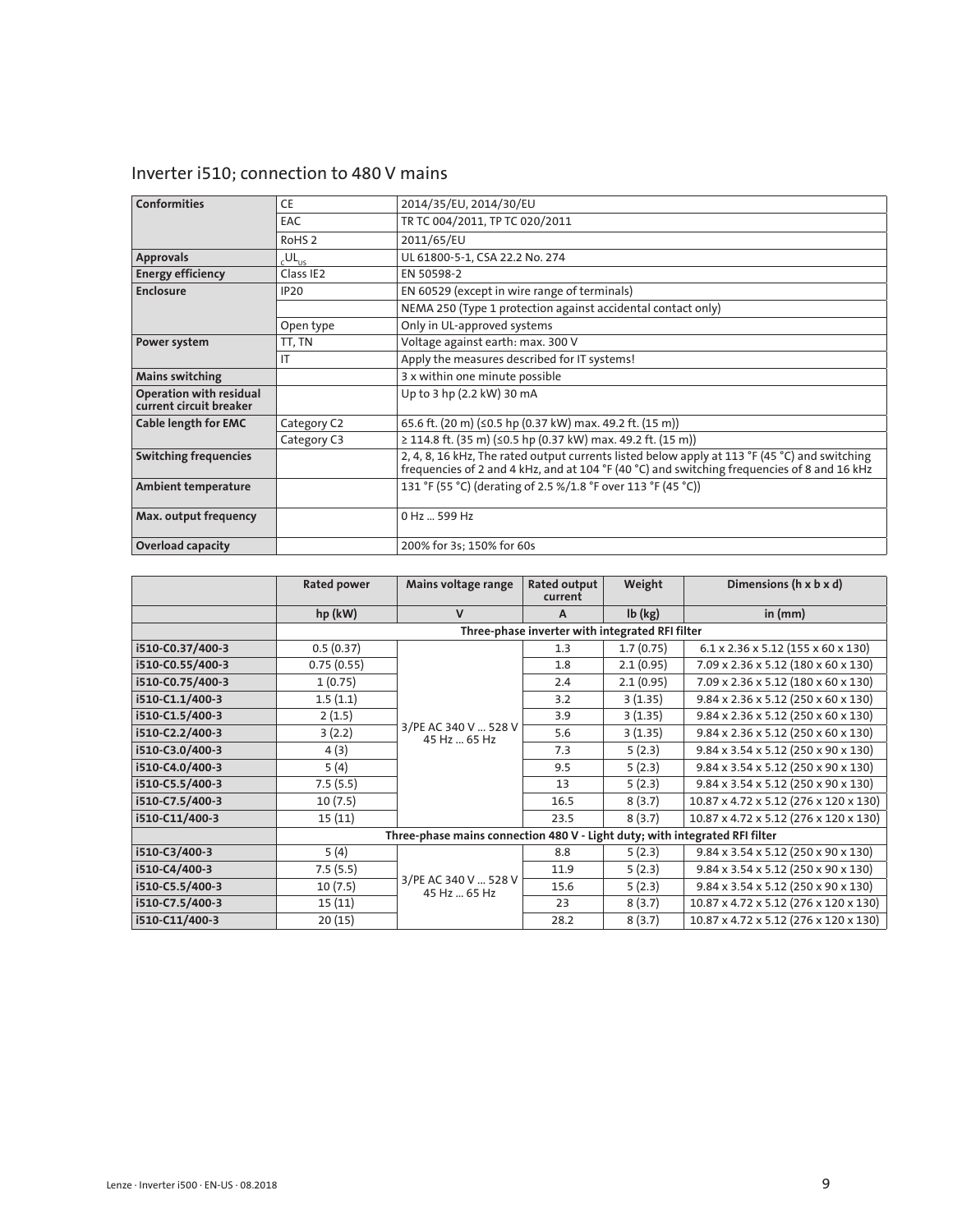| <b>Conformities</b>                                | <b>CE</b>               | 2014/35/EU, 2014/30/EU                                                                                                                                                                    |
|----------------------------------------------------|-------------------------|-------------------------------------------------------------------------------------------------------------------------------------------------------------------------------------------|
|                                                    | EAC                     | TR TC 004/2011, TP TC 020/2011                                                                                                                                                            |
|                                                    | RoHS <sub>2</sub>       | 2011/65/EU                                                                                                                                                                                |
| <b>Approvals</b>                                   | $_{c}$ UL $_{\rm us}$   | UL 61800-5-1, CSA 22.2 No. 274                                                                                                                                                            |
| <b>Energy efficiency</b>                           | Class IE2               | EN 50598-2                                                                                                                                                                                |
| <b>Enclosure</b>                                   | IP20                    | EN 60529 (except in wire range of terminals)                                                                                                                                              |
|                                                    |                         | NEMA 250 (Type 1 protection against accidental contact only)                                                                                                                              |
|                                                    | Open type               | Only in UL-approved systems                                                                                                                                                               |
| Power system                                       | TT, TN                  | Voltage against earth: max. 300 V                                                                                                                                                         |
|                                                    | IT                      | Apply the measures described for IT systems!                                                                                                                                              |
| <b>Mains switching</b>                             |                         | 3 x within one minute possible                                                                                                                                                            |
| Operation with residual<br>current circuit breaker |                         | up to 3 hp (2.2 kW) 30 mA, above this 300 mA                                                                                                                                              |
| <b>Cable length for EMC</b>                        | Category C <sub>2</sub> | 65.6 ft. (20 m) (=0.5 hp (0.37 kW) max. 49.2 ft. (15 m))                                                                                                                                  |
|                                                    | Category C3             | $\geq$ 114.8 ft. (35 m) (=0.5 hp (0.37 kW) max. 49.2 ft. (15 m))                                                                                                                          |
| <b>Switching frequencies</b>                       |                         | 2, 4, 8, 16 kHz, The rated output currents listed below apply at 113 °F (45 °C) and switching frequencies of 2 and 4 kHz, and at 104 °F (40 °C) and switching frequencies of 8 and 16 kHz |
| Max. ambient tempe-<br>rature                      |                         | 131 °F (55 °C) (derating of 2.5 %/1.8 °F over 113 °F (45 °C))                                                                                                                             |
| Max. output frequency                              |                         | 0 Hz  599 Hz                                                                                                                                                                              |
| <b>Overload capacity</b>                           |                         | 200% for 3s; 150% for 60s                                                                                                                                                                 |

### Inverter i550; connection to 120 V mains and 230 V mains

|                  | <b>Rated power</b> | Mains voltage range                                                   | <b>Rated output</b><br>current | Weight   | Dimensions (h x b x d)                          |
|------------------|--------------------|-----------------------------------------------------------------------|--------------------------------|----------|-------------------------------------------------|
|                  | hp (kW)            | $\mathsf{V}$                                                          | A                              | Ib (kg)  | in (mm)                                         |
|                  |                    | One-phase mains connection 120 V; without integrated RFI filter       |                                |          |                                                 |
| i550-C0.25/120-1 | 0.33(0.25)         |                                                                       | 1.7                            | 2.2(1)   | 7.09 x 2.36 x 5.12 (180 x 60 x 130)             |
| i550-C0.37/120-1 | 0.5(0.37)          | 1/N/PE AC 90 V                                                        | 2.4                            | 2.2(1)   | 7.09 x 2.36 x 5.12 (180 x 60 x 130)             |
| i550-C0.75/120-1 | 1(0.75)            | 132 V 45 Hz  65 Hz                                                    | 4.2                            | 3(1.35)  | 9.84 x 2.36 x 5.12 (250 x 60 x 130)             |
| i550-C1.1/120-1  | 1.5(1.1)           |                                                                       | 6                              | 3(1.35)  | 9.84 x 2.36 x 5.12 (250 x 60 x 130)             |
|                  |                    | One-phase mains connection 230/240 V; with integrated RFI filter      |                                |          |                                                 |
| i550-C0.25/230-1 | 0.33(0.25)         |                                                                       | 1.7                            | 1.8(0.8) | $6.1 \times 2.36 \times 5.13$ (155 x 60 x 130)  |
| i550-C0.37/230-1 | 0.5(0.37)          |                                                                       | 2.4                            | 1.8(0.8) | $6.1 \times 2.36 \times 5.13$ (155 x 60 x 130)  |
| i550-C0.55/230-1 | 0.75(0.55)         |                                                                       | 3.2                            | 2.2(1)   | 7.09 x 2.36 x 5.12 (180 x 60 x 130)             |
| i550-C0.75/230-1 | 1(0.75)            | 1/N/PE AC 170 V<br>264 V 45 Hz  65 Hz                                 | 4.2                            | 2.2(1)   | 7.09 x 2.36 x 5.12 (180 x 60 x 130)             |
| i550-C1.1/230-1  | 1.5(1.1)           |                                                                       | 6                              | 3(1.35)  | 9.84 x 2.36 x 5.12 (250 x 60 x 130)             |
| i550-C1.5/230-1  | 2(1.5)             |                                                                       | $\overline{7}$                 | 3(1.35)  | $9.84 \times 2.36 \times 5.12$ (250 x 60 x 130) |
| i550-C2.2/230-1  | 3(2.2)             |                                                                       | 9.6                            | 3(1.35)  | 9.84 x 2.36 x 5.12 (250 x 60 x 130)             |
|                  |                    | One-phase mains connection 230/240 V; without integrated RFI filter   |                                |          |                                                 |
| i550-C0.25/230-2 | 0.33(0.25)         |                                                                       | 1.7                            | 1.8(0.8) | $6.1 \times 2.36 \times 5.12$ (155 x 60 x 130)  |
| i550-C0.37/230-2 | 0.5(0.37)          |                                                                       | 2.4                            | 1.8(0.8) | $6.1 \times 2.36 \times 5.12$ (155 x 60 x 130)  |
| i550-C0.55/230-2 | 0.75(0.55)         |                                                                       | 3.2                            | 2.2(1)   | 7.09 x 2.36 x 5.12 (180 x 60 x 130)             |
| i550-C0.75/230-2 | 1(0.75)            | 1/N/PE AC 170 V<br>264 V 45 Hz  65 Hz                                 | 4.2                            | 2.2(1)   | 7.09 x 2.36 x 5.12 (180 x 60 x 130)             |
| i550-C1.1/230-2  | 1.5(1.1)           |                                                                       | 6                              | 3(1.35)  | 9.84 x 2.36 x 5.12 (250 x 60 x 130)             |
| i550-C1.5/230-2  | 2(1.5)             |                                                                       | $\overline{7}$                 | 3(1.35)  | 9.84 x 2.36 x 5.12 (250 x 60 x 130)             |
| i550-C2.2/230-2  | 3(2.2)             |                                                                       | 9.6                            | 3(1.35)  | 9.84 x 2.36 x 5.12 (250 x 60 x 130)             |
|                  |                    | Three-phase mains connection 230/240 V; without integrated RFI filter |                                |          |                                                 |
| i550-C0.25/230-2 | 0.33(0.25)         |                                                                       | 1.7                            | 1.8(0.8) | $6.1 \times 2.36 \times 5.12$ (155 x 60 x 130)  |
| i550-C0.37/230-2 | 0.5(0.37)          |                                                                       | 2.4                            | 1.8(0.8) | $6.1 \times 2.36 \times 5.12$ (155 x 60 x 130)  |
| i550-C0.55/230-2 | 0.75(0.55)         |                                                                       | 3.2                            | 2.2(1)   | 7.09 x 2.36 x 5.12 (180 x 60 x 130)             |
| i550-C0.75/230-2 | 1(0.75)            |                                                                       | 4.2                            | 2.2(1)   | 7.09 x 2.36 x 5.12 (180 x 60 x 130)             |
| i550-C1.1/230-2  | 1.5(1.1)           | 3/PE AC 170 V  264<br>V 45 Hz  65 Hz                                  | 6                              | 3(1.35)  | $9.84 \times 2.36 \times 5.12$ (250 x 60 x 130) |
| i550-C1.5/230-2  | 2(1.5)             |                                                                       | $\overline{7}$                 | 3(1.35)  | $9.84 \times 2.36 \times 5.12$ (250 x 60 x 130) |
| i550-C2.2/230-2  | 3(2.2)             |                                                                       | 9.6                            | 3(1.35)  | 9.84 x 2.36 x 5.12 (250 x 60 x 130)             |
| i550-C4.0/230-3  | 5(4)               |                                                                       | 16.5                           | 4.6(2.1) | 9.84 x 3.54 x 5.12 (250 x 90 x 130)             |
| i550-C5.5/230-3  | 7.5(5.5)           |                                                                       | 23                             | 4.6(2.1) | 9.84 x 3.54 x 5.12 (250 x 90 x 130)             |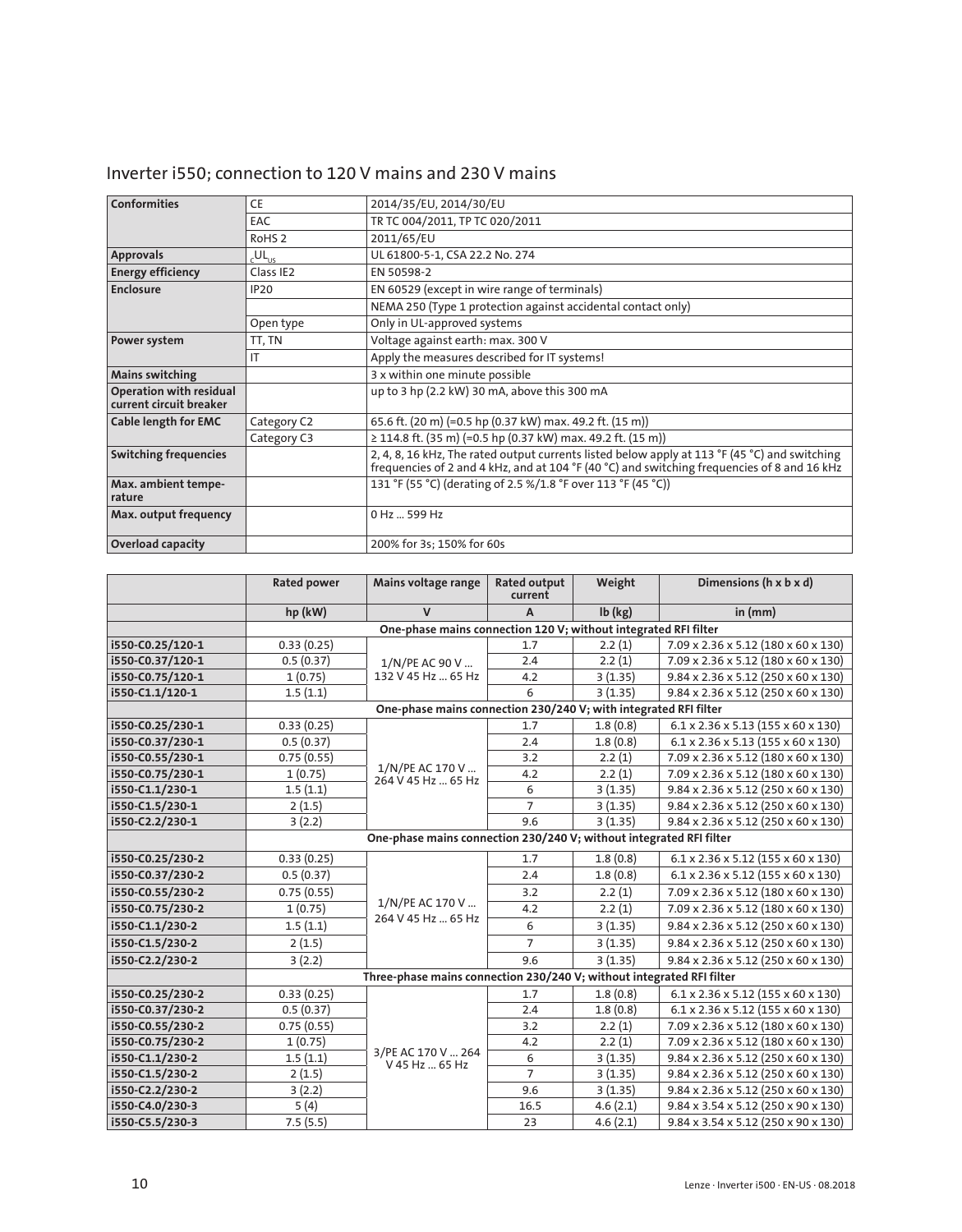### Inverter i550; connection to 480 V mains supply

Certain i550 480 V inverters can be operated with two load characteristics. Heavy Duty: For requirements with high overload behaviour. Light Duty: For requirements with low-level overload behaviour.

| <b>Conformities</b>                                | <b>CE</b>               | 2014/35/EU, 2014/30/EU                                                                                                                                                                       |
|----------------------------------------------------|-------------------------|----------------------------------------------------------------------------------------------------------------------------------------------------------------------------------------------|
|                                                    | <b>EAC</b>              | TR TC 004/2011, TP TC 020/2011                                                                                                                                                               |
|                                                    | RoHS <sub>2</sub>       | 2011/65/EU                                                                                                                                                                                   |
| <b>Approvals</b>                                   | $c$ UL <sub>us</sub>    | UL 61800-5-1, CSA 22.2 No. 274                                                                                                                                                               |
| <b>Energy efficiency</b>                           | Class IE2               | EN 50598-2                                                                                                                                                                                   |
| <b>Enclosure</b>                                   | <b>IP20</b>             | EN 60529 (except in wire range of terminals)                                                                                                                                                 |
|                                                    |                         | NEMA 250 (Type 1 protection against accidental contact only)                                                                                                                                 |
|                                                    | Open type               | Only in UL-approved systems                                                                                                                                                                  |
| Power system                                       | TT, TN                  | Voltage against earth: max. 300 V                                                                                                                                                            |
|                                                    | IT                      | Apply the measures described for IT systems!                                                                                                                                                 |
| <b>Mains switching</b>                             |                         | 3 x within one minute possible                                                                                                                                                               |
| Operation with residual<br>current circuit breaker |                         | Up to 3 hp (2.2 kW) 30 mA                                                                                                                                                                    |
| <b>Cable length for EMC</b>                        | Category C <sub>2</sub> | 65.6 ft. (20 m) (=0.5 hp (0.37 kW) max. 49.2 ft. (15 m))                                                                                                                                     |
|                                                    | Category C3             | $\geq$ 114.8 ft. (35 m) (=0.5 hp (0.37 kW) max. 49.2 ft. (15 m))                                                                                                                             |
| <b>Switching frequencies</b>                       |                         | 2, 4, 8, 16 kHz, The rated output currents listed below apply at 113 °F (45 °C) and switching frequencies<br>of 2 and 4 kHz, and at 104 °F (40 °C) and switching frequencies of 8 and 16 kHz |
| ambient temperature                                |                         | 131 °F (55 °C) (derating of 2.5 %/1.8 °F over 113 °F (45 °C))                                                                                                                                |
| Max. output frequency                              |                         | 0 Hz  599 Hz                                                                                                                                                                                 |
| <b>Overload capacity</b>                           |                         | 200 % for 3 s; Heavy Duty: 150 % for 60 s, Light Duty: 120 % für 60 s                                                                                                                        |

|                  | Rated<br>power | <b>Mains voltage</b><br>range | Rated output<br>current                                                     | Weight                                                                      | Dimensions (h x b x d)                          |  |  |
|------------------|----------------|-------------------------------|-----------------------------------------------------------------------------|-----------------------------------------------------------------------------|-------------------------------------------------|--|--|
|                  | hp (kW)        | $\mathsf{V}$                  | A                                                                           | $lb$ ( $kg$ )                                                               | in (mm)                                         |  |  |
|                  |                |                               | Three-phase mains connection 480 V - Heavy duty; with integrated RFI filter |                                                                             |                                                 |  |  |
| i550-C0.37/400-3 | 0.5(0.37)      |                               | 1.3                                                                         | 1.8(0.8)                                                                    | $6.1 \times 2.36 \times 5.13$ (155 x 60 x 130)  |  |  |
| i550-C0.55/400-3 | 0.75(0.55)     |                               | 1.8                                                                         | 2.2(1)                                                                      | 7.09 x 2.36 x 5.12 (180 x 60 x 130)             |  |  |
| i550-C0.75/400-3 | 1(0.75)        |                               | 2.4                                                                         | 2.2(1)                                                                      | 7.09 x 2.36 x 5.12 (180 x 60 x 130)             |  |  |
| i550-C1.1/400-3  | 1.5(1.1)       |                               | 3.2                                                                         | 3(1.35)                                                                     | $9.84 \times 2.36 \times 5.12$ (250 x 60 x 130) |  |  |
| i550-C1.5/400-3  | 2(1.5)         |                               | 3.9                                                                         | 3(1.35)                                                                     | 9.84 x 2.36 x 5.12 (250 x 60 x 130)             |  |  |
| i550-C2.2/400-3  | 3(2.2)         |                               | 5.6                                                                         | 3(1.35)                                                                     | 9.84 x 2.36 x 5.12 (250 x 60 x 130)             |  |  |
| i550-C3/400-3    | 4(3)           |                               | 7.3                                                                         | 5(2.3)                                                                      | $9.84 \times 3.54 \times 5.12$ (250 x 90 x 130) |  |  |
| i550-C4/400-3    | 5(4)           |                               | 9.5                                                                         | 5(2.3)                                                                      | 9.84 x 3.54 x 5.12 (250 x 90 x 130)             |  |  |
| i550-C5.5/400-3  | 7.5(5.5)       |                               | 13                                                                          | 5(2.3)                                                                      | 9.84 x 3.54 x 5.12 (250 x 90 x 130)             |  |  |
| i550-C7.5/400-3  | 10(7.5)        | 3/PE AC                       | 16.5                                                                        | 8(3.7)                                                                      | 10.87 x 4.72 x 5.12 (276 x 120 x 130)           |  |  |
| i550-C11/400-3   | 15(11)         | 340 V  528 V 45               | 23.5                                                                        | 8(3.7)                                                                      | 10.87 x 4.72 x 5.12 (276 x 120 x 130)           |  |  |
| i550-C15/400-3   | 20(15)         | Hz  65 Hz                     | 32                                                                          | 23(10.3)                                                                    | 13.66 x 8.05 x 8.74 (347 x 204,5 x 222)         |  |  |
| i550-C18/400-3   | 25(18.5)       |                               | 40                                                                          | 23(10.3)                                                                    | 13.66 x 8.05 x 8.74 (347 x 204,5 x 222)         |  |  |
| i550-C22/400-3   | 30(22)         |                               | 47                                                                          | 23(10.3)                                                                    | 13.66 x 8.05 x 8.74 (347 x 204,5 x 222)         |  |  |
| i550-C30/400-3   | 40 (30)        |                               | 61                                                                          | 38 (17.2)                                                                   | 17.72 x 9.85 x 9.05 (450 x 250 x 230)           |  |  |
| i550-C.37/400-3  | 50 (37)        |                               | 76                                                                          | 38 (17.2)                                                                   | 17.72 x 9.85 x 9.05 (450 x 250 x 230)           |  |  |
| i550-C45/400-3   | 60(45)         |                               | 89                                                                          | 38 (17.2)                                                                   | 17.72 x 9.85 x 9.05 (450 x 250 x 230)           |  |  |
| i550-C55/400-3   | 75 (55)        |                               | 110                                                                         | 53 (24)                                                                     | 21 x 10 x 10.43 (536 x 250 x 265)               |  |  |
| i550-C75/400-3   | 100 (75)       |                               | 150                                                                         | 53 (24)                                                                     | 21 x 10 x 10.43 (536 x 250 x 265)               |  |  |
| i550-C90/400-3   | 125 (90)       |                               | 180                                                                         | 78.5 (35.6)                                                                 | 27 x 10.16 x 11.97 (685 x 258 x 304)            |  |  |
| i550-C110/400-3  | 150 (110)      |                               | 212                                                                         | 78.5 (35.6)                                                                 | 27 x 10.16 x 11.97 (685 x 258 x 304)            |  |  |
|                  |                |                               |                                                                             | Three-phase mains connection 480 V - Light duty; with integrated RFI filter |                                                 |  |  |
| i550-C3/400-3    | 5(4)           |                               | 8.8                                                                         | 5(2.3)                                                                      | 9.84 x 3.54 x 5.12 (250 x 90 x 130)             |  |  |
| i550-C4/400-3    | 7.5(5.5)       |                               | 11.9                                                                        | 5(2.3)                                                                      | 9.84 x 3.54 x 5.12 (250 x 90 x 130)             |  |  |
| i550-C5.5/400-3  | 10(7.5)        |                               | 15.6                                                                        | 5(2.3)                                                                      | 9.84 x 3.54 x 5.12 (250 x 90 x 130)             |  |  |
| i550-C7.5/400-3  | 15(11)         |                               | 23                                                                          | 8(3.7)                                                                      | 10.87 x 4.72 x 5.12 (276 x 120 x 130)           |  |  |
| i550-C11/400-3   | 20(15)         |                               | 28.2                                                                        | 8(3.7)                                                                      | 10.87 x 4.72 x 5.12 (276 x 120 x 130)           |  |  |
| i550-C15/400-3   | 25(18.5)       |                               | 38,4                                                                        | 23(10.3)                                                                    | 13.66 x 8.05 x 8.74 (347 x 204,5 x 222)         |  |  |
| i550-C18/400-3   | 30(22)         | 3/PE AC                       | 48                                                                          | 23(10.3)                                                                    | 13.66 x 8.05 x 8.74 (347 x 204,5 x 222)         |  |  |
| i550-C22/400-3   | 40 (30)        | 340 V  528 V 45               | 56.4                                                                        | 23(10.3)                                                                    | 13.66 x 8.05 x 8.74 (347 x 204,5 x 222)         |  |  |
| i550-C30/400-3   | 50 (37)        | Hz  65 Hz                     | 73,2                                                                        | 38 (17.2)                                                                   | 17.72 x 9.85 x 9.05 (450 x 250 x 230)           |  |  |
| i550-C37/400-3   | 60 (45)        |                               | 91,2                                                                        | 38 (17.2)                                                                   | 17.72 x 9.85 x 9.05 (450 x 250 x 230)           |  |  |
| i550-C45/400-3   | 75 (55)        |                               | 107                                                                         | 38 (17.2)                                                                   | 17.72 x 9.85 x 9.05 (450 x 250 x 230)           |  |  |
| i550-C55/400-3   | 100 (75)       |                               | 132                                                                         | 53 (24)                                                                     | 21 x 10 x 10.43 (536 x 250 x 265)               |  |  |
| i550-C75/400-3   | 125 (90)       |                               | 180                                                                         | 53 (24)                                                                     | 21 x 10 x 10.43 (536 x 250 x 265)               |  |  |
| i550-C90/400-3   | 150 (110)      |                               | 216                                                                         | 78.5 (35.6)                                                                 | 27 x 11.97 x 11.96 (685 x 258 x 304)            |  |  |
| i550-C110/400-3  | 175 (132)      |                               | 254                                                                         | 78.5 (35.6)                                                                 | 27 x 11.97 x 11.96 (685 x 258 x 304)            |  |  |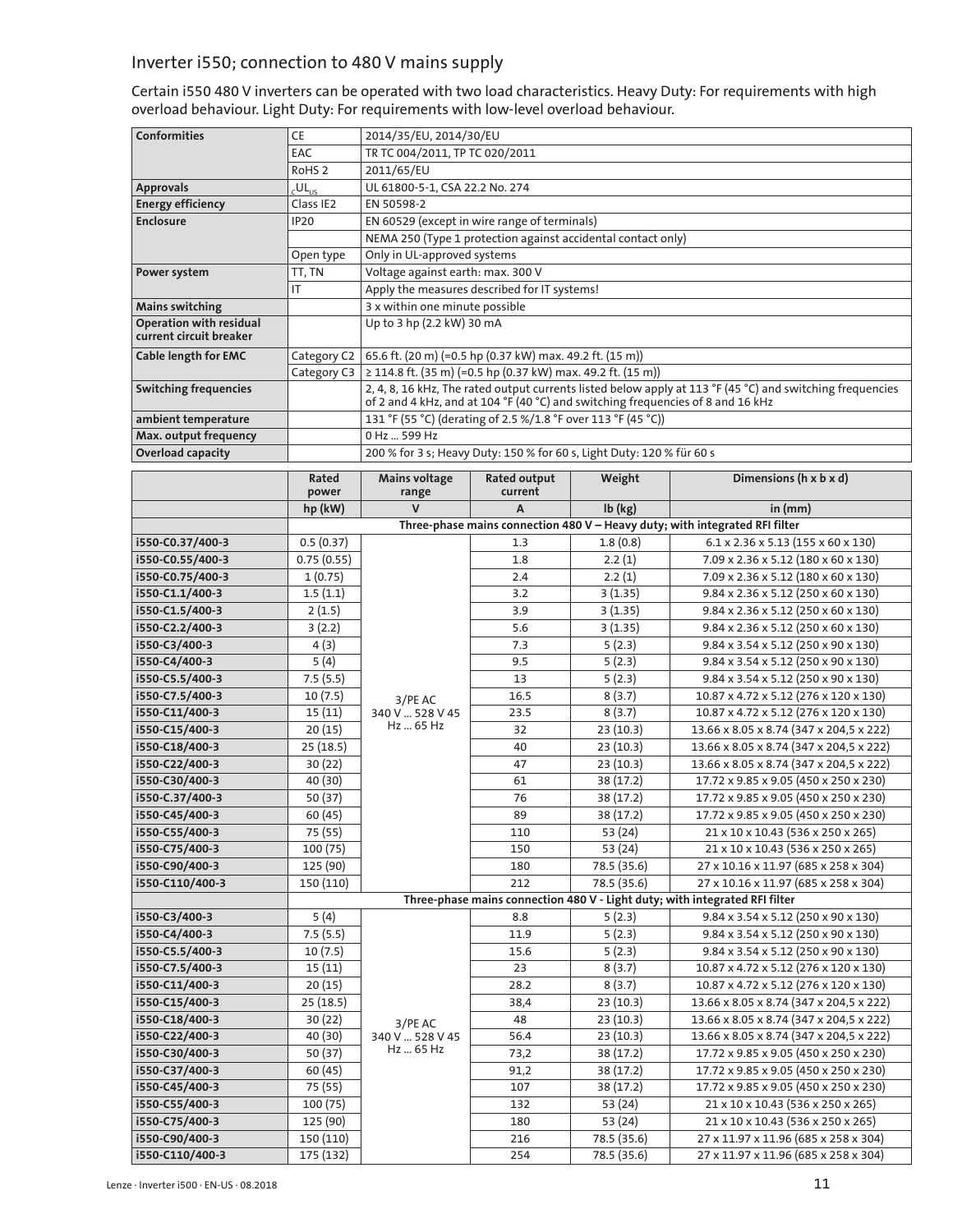### Order code i500

#### i510 or i550: delivery as complete inverter

If the same inverter is always inserted into the machine, the inverter can be ordered "out of the box". i5x0 is the designation for both products; these products can be ordered in the power range of up to 3 hp (2.2 kW).

#### **Ordering information for complete device**

Example for inverter i550-C2.2/400-3:

| Inverter                                                                                                          | Order code   |    |      |
|-------------------------------------------------------------------------------------------------------------------|--------------|----|------|
| Three-phase mains connec-<br>tion 480 V Power 3 hp (2.2<br>kW) Safety function STO Stan-<br>dard I/O with CANopen | i55AE222F1 A | V1 | 0025 |

| Inverter                                      | Order code               |   |                |   |      |
|-----------------------------------------------|--------------------------|---|----------------|---|------|
| i5x0-C0.25/120-1                              | i5xAE125A1               |   |                |   |      |
| i5x0-C0.37/120-1                              | i5xAE137A1               |   | V <sub>0</sub> |   |      |
| i5x0-C0.75/120-1                              | i5xAE175A1               |   |                |   |      |
| i5x0-C1.1/120-1                               | i5xAE211A1               |   |                |   |      |
| i5x0-C0.25/230-1                              | i5xAE125B1               |   |                |   |      |
| i5x0-C0.37/230-1                              | i5xAE137B1               |   |                |   |      |
| i5x0-C0.55/230-1                              | i5xAE155B1               |   |                |   |      |
| i5x0-C0.75/230-1                              | i5xAE175B1               |   | V1             |   |      |
| i5x0-C1.1/230-1                               | i5xAE211B1               |   |                |   |      |
| i5x0-C1.5/230-1                               | i5xAE215B1               |   |                |   |      |
| i5x0-C2.2/230-1                               | i5xAE222B1               |   |                |   |      |
| i5x0-C0.25/230-2                              | i5xAE125D1               |   |                |   |      |
| i5x0-C0.37/230-2                              | i5xAE137D1               |   |                |   |      |
| i5x0-C0.55/230-2                              | i5xAE155D1               |   |                |   |      |
| i5x0-C0.75/230-2                              | i5xAE175D1               |   | V <sub>0</sub> |   |      |
| i5x0-C1.1/230-2                               | i5xAE211D1               |   |                |   |      |
| i5x0-C1.5/230-2                               | i5xAE215D1               |   |                |   |      |
| i5x0-C2.2/230-2                               | i5xAE222D1               |   |                |   |      |
| i5x0-C4.0/230-3                               | i5xAE240C1               |   |                |   |      |
| i5x0-C5.5/230-3                               | i5xAE255C1               |   |                |   |      |
| i5x0-C0.37/400-3                              | i5xAE137F1               |   |                |   |      |
| i5x0-C0.55/400-3                              | i5xAE155F1               |   |                |   |      |
| i5x0-C0.75/400-3                              | i5xAE175F1               |   |                |   |      |
| i5x0-C1.1/400-3                               | i5xAE211F1               |   |                |   |      |
| i5x0-C1.5/400-3                               | i5xAE215F1               |   |                |   |      |
| i5x0-C2.2/400-3                               | i5xAE222F1               |   |                |   |      |
| i5x0-C3/400-3                                 | i5xAE230F1               |   |                |   |      |
| i5x0-C4/400-3                                 | i5xAE240F1               |   | V1             |   |      |
| i5x0-C5.5/400-3                               | i5xAE255F1               |   |                |   |      |
| i5x0-C7.5/400-3                               | i5xAE275F1               |   |                |   |      |
| i5x0-C11/400-3                                | i5xAE311F1<br>i55AE315F1 |   |                |   |      |
| i550-C15/400-3<br>i550-C18.5/400-3            | i55AE318F1               |   |                |   |      |
| i550-C22/400-3                                | i55AE322F1               |   |                |   |      |
| i550-C30/400-3                                | i55AE330F1               |   |                |   |      |
| i550-C37/400-3                                | i55AE337F1               |   |                |   |      |
| i550-C45/400-3                                | i55AE345F1               |   |                |   |      |
| i550-C55/400-3                                | i55AE355F1               |   |                |   |      |
| i550-C75/400-3                                | i55AE375F1               |   |                |   |      |
| i550-C90/400-3                                | i55AE390F1               |   |                |   |      |
| i550-C110/400-3                               | i55AE411F1               |   |                |   |      |
|                                               |                          |   |                |   |      |
| Safety engineering<br>Without safety function |                          | 0 |                |   |      |
| Safety function STO                           |                          | Α |                |   |      |
| Control code                                  |                          |   |                |   |      |
| Type                                          |                          |   |                |   |      |
| Global type, mains frequency 50 Hz            |                          |   |                | 0 |      |
| USA type, mains frequency Hz                  |                          |   |                | 1 |      |
| Compact device types i510                     |                          |   |                |   |      |
| Basic I/O                                     |                          |   |                |   | 000S |
| Basic I/O with CANopen/Modbus                 |                          |   |                |   | 001S |
| Mounted control unit in the case of the i550  |                          |   |                |   |      |
| Standard I/O without network                  |                          |   |                |   | 000S |
| Application I/O without network               |                          |   |                |   | 001S |
| Standard I/O with CANopen                     |                          |   |                |   | 002S |
| Standard I/O with Modbus RTU                  |                          |   |                |   | 003S |
| Standard I/O with PROFIBUS                    |                          |   |                |   | 004S |
| Standard I/O with EtherCAT                    |                          |   |                |   | 00KS |
| Standard I/O with PROFINET                    |                          |   |                |   | 00LS |
| Standard I/O with EtherNet/IP                 |                          |   |                |   | 00MS |
| Standard I/O with Modbus TCP                  |                          |   |                |   | 00WS |
| Standard I/O with POWERLINK                   |                          |   |                |   | 0125 |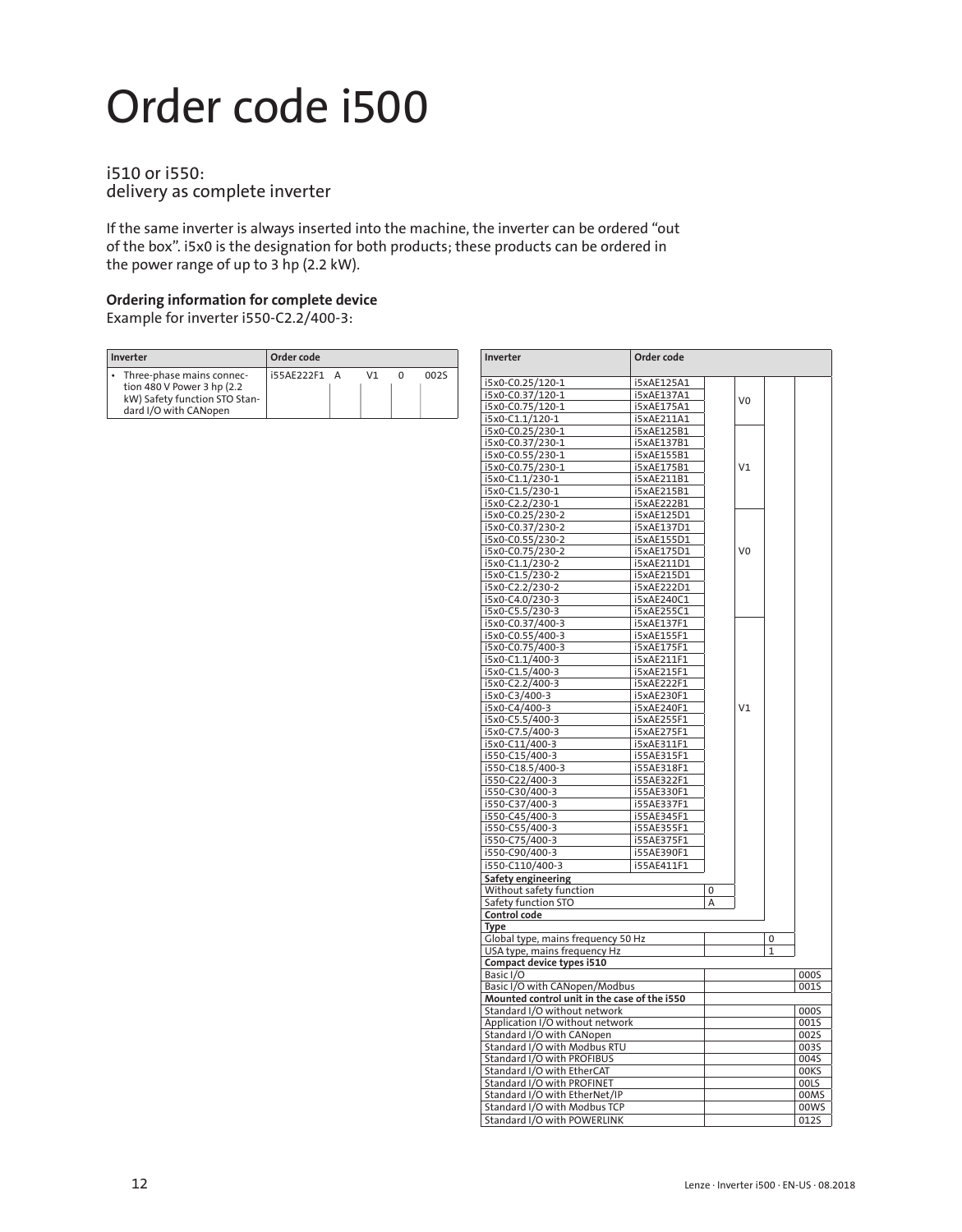#### i550: delivery as components

If different product versions are required in the machine, the various components can be ordered individually. Depending on the application, the components can be plugged together easily and without any further tools.

#### **Ordering information for components**

Example for inverter i550-C2.2/400-3:

| <b>Components</b>                                           | Order code            |
|-------------------------------------------------------------|-----------------------|
| • Three-phase mains connection 480 V<br>Power 3 hp (2.2 kW) | I5DAE222F10V10000S    |
| Safety function STO                                         | <b>I5MASAV000000S</b> |
| Standard I/O with CANopen                                   | I5CA5C02000VA0000S    |

| <b>Power Unit inverter</b> | Order code         |
|----------------------------|--------------------|
| i550-C0.25/120-1           | i5DAE125A10V00000S |
| i550-C0.37/120-1           | i5DAE137A10V00000S |
| i550-C0.75/120-1           | i5DAE175A10V00000S |
| i550-C1.1/120-1            | i5DAE211A10V00000S |
| i550-C0.25/230-1           | i5DAE125B10V10000S |
| i550-C0.37/230-1           | i5DAE137B10V10000S |
| i550-C0.55/230-1           | i5DAE155B10V10000S |
| i550-C0.75/230-1           | i5DAE175B10V10000S |
| i550-C1.1/230-1            | i5DAE211B10V10000S |
| i550-C1.5/230-1            | i5DAE215B10V10000S |
| i550-C2.2/230-1            | i5DAE222B10V10000S |
| i550-C0.25/230-2           | i5DAE125D10V00000S |
| i550-C0.37/230-2           | i5DAE137D10V00000S |
| i550-C0.55/230-2           | i5DAE155D10V00000S |
| i550-C0.75/230-2           | i5DAE175D10V00000S |
| i550-C1.1/230-2            | i5DAE211D10V00000S |
| i550-C1.5/230-2            | i5DAE215D10V00000S |
| i550-C2.2/230-2            | i5DAE222D10V00000S |
| i550-C4.0/230-3            | i5DAE240C10V00000S |
| i550-C5.5/230-3            | i5DAE255C10V00000S |
| i550-C0.37/400-3           | i5DAE137F10V10000S |
| i550-C0.55/400-3           | i5DAE155F10V10000S |
| i550-C0.75/400-3           | i5DAE175F10V10000S |
| i550-C1.1/400-3            | i5DAE211F10V10000S |
| i550-C1.5/400-3            | i5DAE215F10V10000S |
| i550-C2.2/400-3            | i5DAE222F10V10000S |
| i550-C3/400-3              | i5DAE230F10V10000S |
| i550-C4/400-3              | i5DAE240F10V10000S |
| i550-C5.5/400-3            | i5DAE255F10V10000S |
| i550-C7.5/400-3            | i5DAE275F10V10000S |
| i550-C11/400-3             | i5DAE311F10V10000S |
| i550-C15/400-3             | i5DAE315F10V10000S |
| i550-C18.5/400-3           | i5DAE318F10V10000S |
| i550-C22/400-3             | i5DAE322F10V10000S |
| i550-C30/400-3             | i5DAE330F10V10000S |
| i550-C37/400-3             | i5DAE337F10V10000S |
| i550-C45/400-3             | i5DAE345F10V10000S |
| i550-C55/400-3             | i5DAE355F10V10000S |
| i550-C75/400-3             | i5DAE375F10V10000S |
| i550-C90/400-3             | i5DAE390F10V10000S |
| i550-C110/400-3            | i5DAE411F10V10000S |

| <b>Control unit</b> | Order code         |                                       |
|---------------------|--------------------|---------------------------------------|
|                     | 50 Hz              | 60 Hz                                 |
| Standard I/O        | I5CA5002000VA0000S | I5CA5002000VA1000S                    |
| without network     |                    |                                       |
| Application I/O     | I5CA5003000VA0000S | I5CA5003000VA1000S                    |
| without network     |                    |                                       |
| Standard I/O        | I5CA5C02000VA0000S | I5CA5C02000VA1000S                    |
| with CANopen        |                    |                                       |
| Standard I/O        |                    | I5CA5W02000VA0000S I5CA5W02000VA1000S |
| with Modbus RTU     |                    |                                       |
| Standard I/O        | I5CA5V02000VA0000S | I5CA5V02000VA1000S                    |
| with Modbus TCP     |                    |                                       |
| Standard I/O        | I5CA5P02000VA0000S | I5CA5P02000VA1000S                    |
| with PROFIBUS       |                    |                                       |
| Standard I/O        | I5CA5T02000VA0000S | I5CA5T02000VA1000S                    |
| with EtherCAT       |                    |                                       |
| Standard I/O        | I5CA5R02000VA0000S | I5CA5R02000VA1000S                    |
| with PROFINET       |                    |                                       |
| Standard I/O        | I5CA5G02000VA0000S | I5CA5G02000VA1000S                    |
| with EtherNet/IP    |                    |                                       |
| Standard I/O        | I5CA5N02000VA0000S | I5CA5N02000VA1000S                    |
| with POWERLINK      |                    |                                       |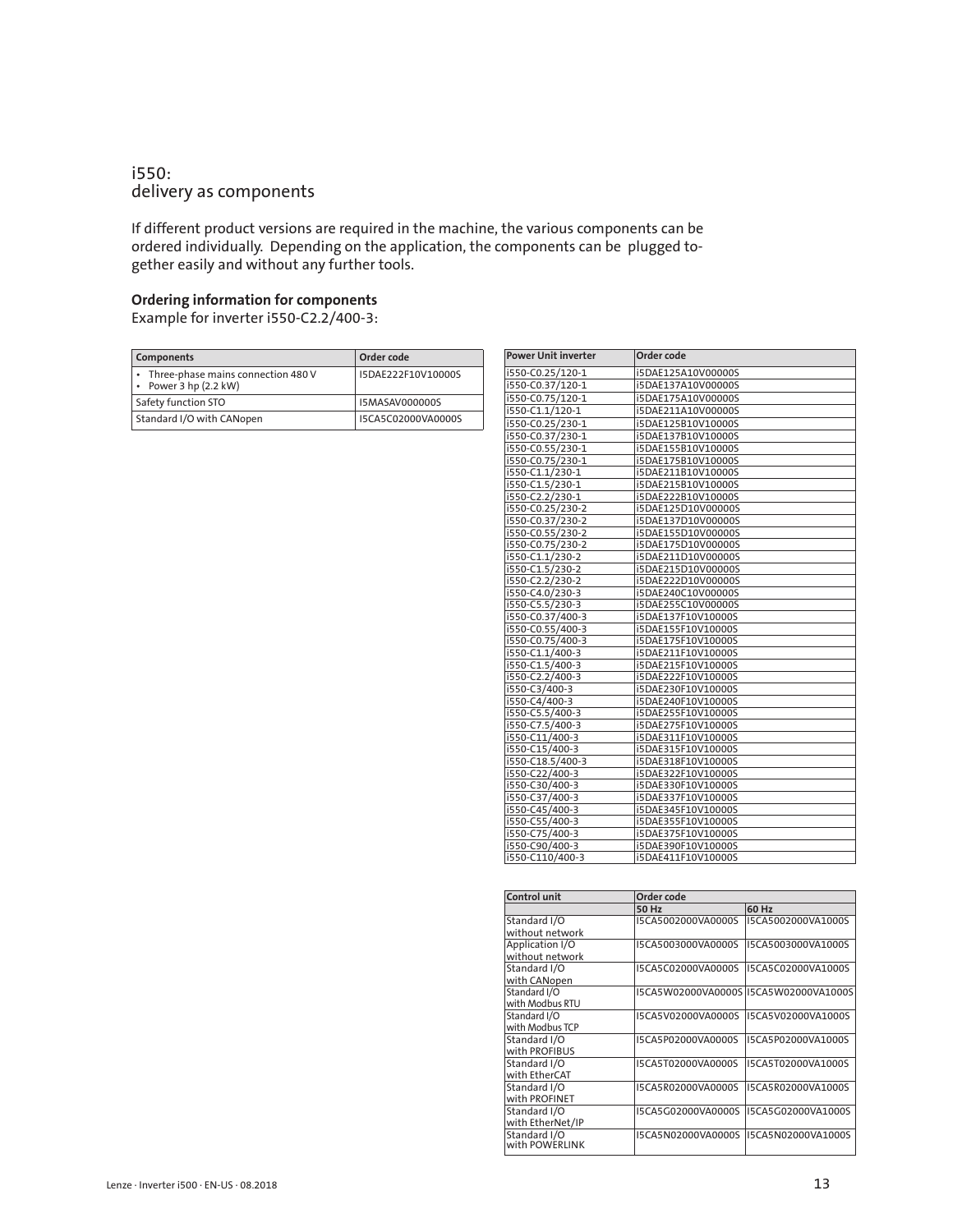## Product extensions

### Diagnostics and operation i510 and i550

For diagnostics and parameterisation, the keypad, the Lenze Smart Keypad app (download from Google Play) or the EASY Starter can be used.

| Inverter                           | External keypad       | Keypad                | <b>WLAN</b>                          | <b>USB</b>             |
|------------------------------------|-----------------------|-----------------------|--------------------------------------|------------------------|
|                                    |                       |                       | ₹<br><b>Power a</b><br>ture.<br>was. | <b>STARTHING</b>       |
| i550-Cxxx/120-1                    | <b>I5MADR0000000S</b> | <b>I5MADK0000000S</b> | I5MADW0000000S                       | <b>I5MADU0000000S</b>  |
| i5x0-Cxxx/230-1<br>i5x0-Cxxx/230-2 | 9.84 ft. (3m) cable   |                       |                                      | 9.84 ft. (3m) cable    |
| i550-Cxxx/230-3 i5x0-              | I5MADR0000001S        |                       |                                      | EWL0085/S              |
| Cxxx/400-3                         | 16.4 ft. (5 m) cable  |                       |                                      | 16.4 ft. (5 m) m cable |
|                                    | I5MADR0000002S        |                       |                                      | EWL0086/S              |

#### Functional safety i550

The safety function STO can also be ordered at a later date and retrofitted.

| Inverter                                                                                   | Safety function STO (Safe torque off) |
|--------------------------------------------------------------------------------------------|---------------------------------------|
|                                                                                            | <b>CCC</b>                            |
| i550-Cxxx/120-1 i550-<br>Cxxx/230-1 i550-Cxxx/230-2<br>i550-Cxxx/230-3 i550-<br>Cxxx/400-3 | I5MASAV000000S                        |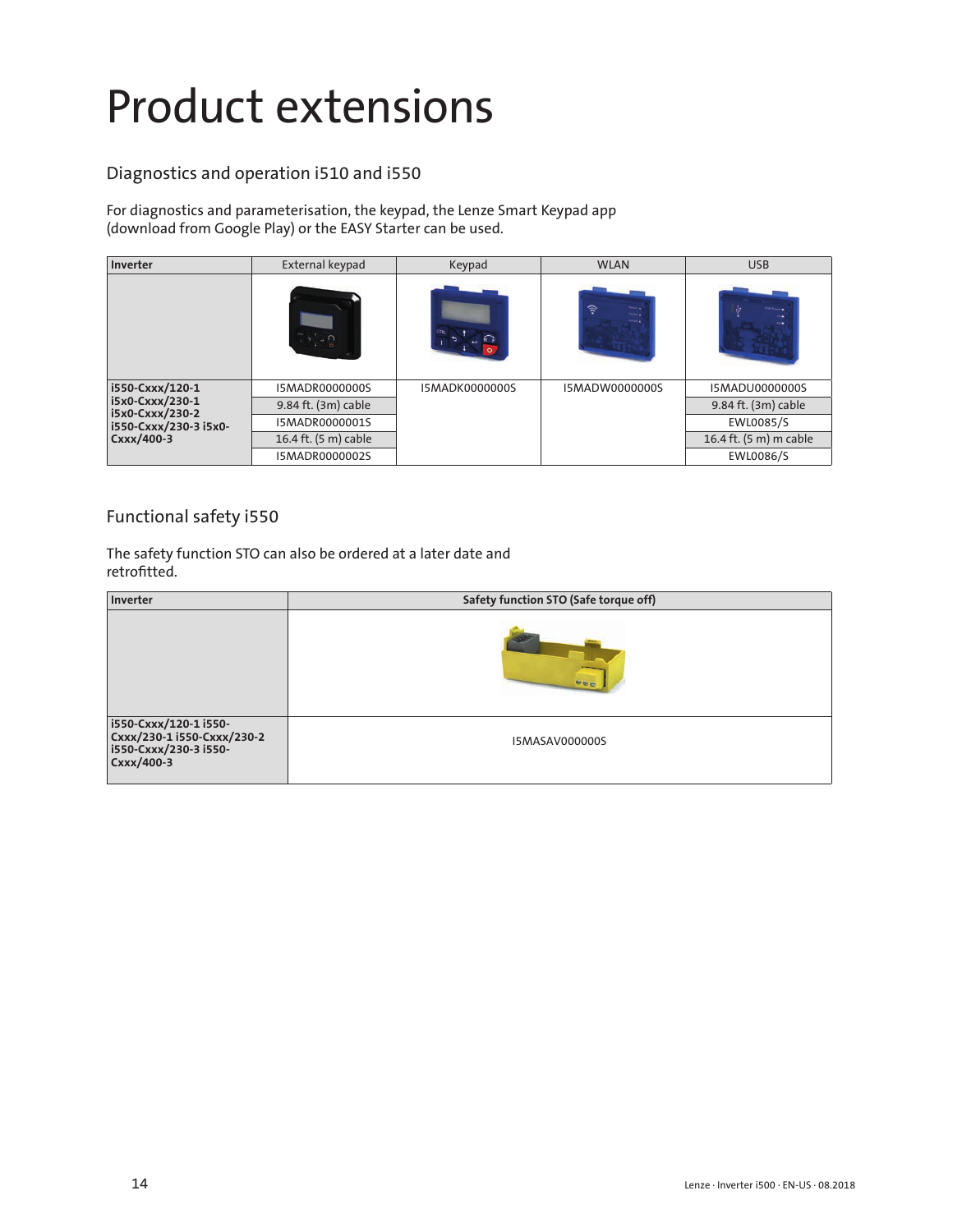### Shield sheet for i510 and i550

Accessories to safeguard the EMC if the motor shield is not installed on an earthing busbar in the control cabinet. From 20 hp (15 kW), the shield sheet is included with the inverter on delivery.

| Inverter                                      | <b>Shield mounting kit</b> |                                                            |
|-----------------------------------------------|----------------------------|------------------------------------------------------------|
| Inverter i510 and i550 0.33 hp                | EZAMBHXM014/M              | 5 x motor shielding plates                                 |
| 3 hp (0.25 kW  2.2 kW)                        |                            | 10 x fixing clips                                          |
| Inverter i510 and i550 4 hp  7.5              | IEZAMBHXM015/M             | 5 x motor shielding plate                                  |
| hp (3 kW  5.5 kW)                             |                            | 5 x fixing clips                                           |
|                                               |                            | 5 x clamps (cable diameter .16 in  .59 in (4 mm  15 mm))   |
| Inverter i510 and i550 10 hp                  | EZAMBHXM016/M              | 5 x motor shielding plate                                  |
| 15 hp (7.5 kW  11 kW)                         |                            | 5 x fixing clips                                           |
|                                               |                            | 5 x clamps (cable diameter .39 in  .79 in (10 mm  20 mm))  |
| Inverter i550 20 hp  60 hp (15                | EZAMBHXM004/M              | 5 x clamps (cable diameter .59 in  1.1 in (15 mm  28 mm))  |
| kW  45 kW)                                    | EZAMBHXM005/M              | 5 x clamps (cable diameter .79 in  1.46 in (20 mm  37 mm)) |
| Inverter i550 75 hp  100 hp (55<br>kW  75 kW) | EZAMBHXM005/M              | 5 x clamps (cable diameter .79 in  1.46 in (20 mm  37 mm)) |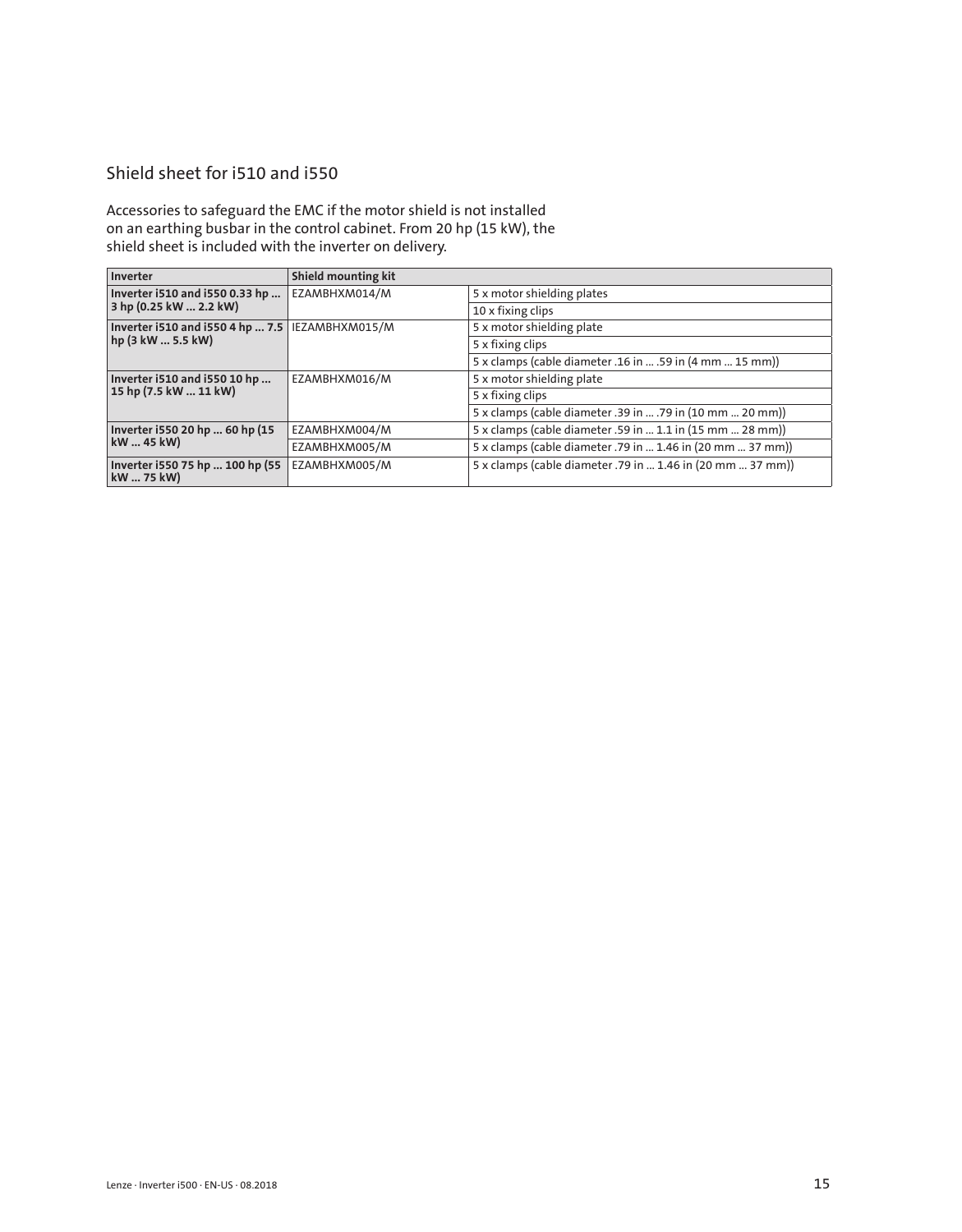### Accessories

#### Accessories i510; connection to 230 V mains and 480 V mains

| Inverter                           | <b>Rated power</b> | Mains voltage range       |                          | <b>Brake resistor</b>    |  |
|------------------------------------|--------------------|---------------------------|--------------------------|--------------------------|--|
|                                    | hp (kW)            | V                         |                          |                          |  |
|                                    |                    |                           |                          |                          |  |
|                                    |                    |                           |                          |                          |  |
|                                    |                    |                           |                          |                          |  |
|                                    |                    |                           |                          |                          |  |
|                                    |                    |                           |                          |                          |  |
|                                    |                    |                           |                          |                          |  |
|                                    |                    |                           |                          |                          |  |
|                                    |                    |                           |                          |                          |  |
|                                    |                    |                           | Order codes              | Dimensions (h x b x d)   |  |
|                                    |                    |                           |                          | in $(mm)$                |  |
| i510-C0.25/230-1                   | 0.33(0.25)         |                           | $\sim$                   | $\sim$                   |  |
| i510-C0.37/230-1                   | 0.5(0.37)          |                           | $\sim$                   | $\sim$                   |  |
| i510-C0.55/230-1                   | 0.75(0.55)         |                           | $\sim$                   | $\sim$                   |  |
| i510-C0.75/230-1                   | 1(0.75)            | 1/N/PE AC                 | $\sim$                   | $\sim$                   |  |
| i510-C1.1/230-1                    | 1.5(1.1)           | 170 V  264 V 45 Hz  65 Hz | $\overline{\phantom{a}}$ | $\sim$                   |  |
| i510-C1.5/230-1                    | 2(1.5)             |                           | $\sim$                   | $\sim$                   |  |
| i510-C2.2/230-1                    | 3(2.2)             |                           | $\sim$                   | $\sim$                   |  |
|                                    |                    |                           |                          |                          |  |
| i510-C0.25/230-2                   | 0.33(0.25)         |                           | $\overline{\phantom{a}}$ | $\overline{\phantom{a}}$ |  |
| i510-C0.37/230-2                   | 0.5(0.37)          |                           | $\equiv$                 | $\overline{\phantom{m}}$ |  |
| i510-C0.55/230-2                   | 0.75(0.55)         | 1/N/PE AC or              | $\sim$                   | $\sim$                   |  |
| i510-C0.75/230-2                   | 1(0.75)            | 3/PE AC                   | $\sim$                   | $\sim$                   |  |
| i510-C1.1/230-2                    | 1.5(1.1)           | 170 V  264 V 45 Hz  65 Hz | $\sim$                   | $\sim$                   |  |
| i510-C1.5/230-2                    | 2(1.5)             |                           | $\overline{\phantom{a}}$ | $ \,$                    |  |
| i510-C2.2/230-2                    | 3(2.2)             |                           | $\sim$                   | $\sim$                   |  |
|                                    |                    |                           |                          |                          |  |
| i510-C4.0/230-3                    | 5(4)               | 3/PE AC                   | $\sim$                   | $\sim$                   |  |
| i510-C5.5/230-3                    | 7.5(5.5)           | 170 V  264 V 45 Hz  65 Hz | $\sim$                   | $\overline{\phantom{a}}$ |  |
|                                    |                    | Heavy Duty                |                          |                          |  |
| i510-C0.37/400-3                   | 0.5(0.37)          |                           | $\sim$                   | $\sim$                   |  |
| i510-C0.55/400-3                   | 0.75(0.55)         |                           | $\sim$                   | $\sim$                   |  |
| i510-C0.75/400-3                   | 1(0.75)            |                           | $\sim$                   | $\sim$                   |  |
| i510-C1.1/400-3                    | 1.5(1.1)           |                           | $\sim$                   | $\overline{\phantom{a}}$ |  |
| i510-C1.5/400-3                    | 2(1.5)             | 3/PE AC                   | $\sim$<br>$\sim$         | $\sim$<br>$\sim$         |  |
| i510-C2.2/400-3<br>i510-C3.0/400-3 | 3(2.2)<br>4(3)     | 340 V  528 V 45 Hz  65 Hz | $\overline{\phantom{a}}$ | $\overline{\phantom{a}}$ |  |
| i510-C4.0/400-3                    | 5(4)               |                           | $\sim$                   | $\sim$                   |  |
| i510-C5.5/400-3                    | 7.5(5.5)           |                           | $\sim$                   | $\overline{\phantom{a}}$ |  |
| i510-C7.5/400-3                    | 10(7.5)            |                           | $\sim$                   | $\sim$                   |  |
| i510-C11/400-3                     | 15(11)             |                           | $\sim$                   | $\sim$                   |  |
|                                    |                    | Light Duty                |                          |                          |  |
| i510-C3/400-3                      | 5(4)               |                           | $\sim$                   | $\sim$                   |  |
| i510-C4/400-3                      | 7.5(5.5)           |                           | $\sim$                   | $\sim$                   |  |
| i510-C5.5/400-3                    | 10(7.5)            | 3/PE AC                   | $\sim$                   | $\sim$                   |  |
| i510-C7.5/400-3                    | 15 (11)            | 340 V  528 V 45 Hz  65 Hz | $\sim$                   | $\sim$                   |  |
| i510-C11/400-3                     | 20(15)             |                           | $\sim$                   | $\sim$                   |  |
|                                    |                    |                           |                          |                          |  |

There are also additional accessory components available for the i510 inverter. You can find the complete range in the project planning documents for the i510.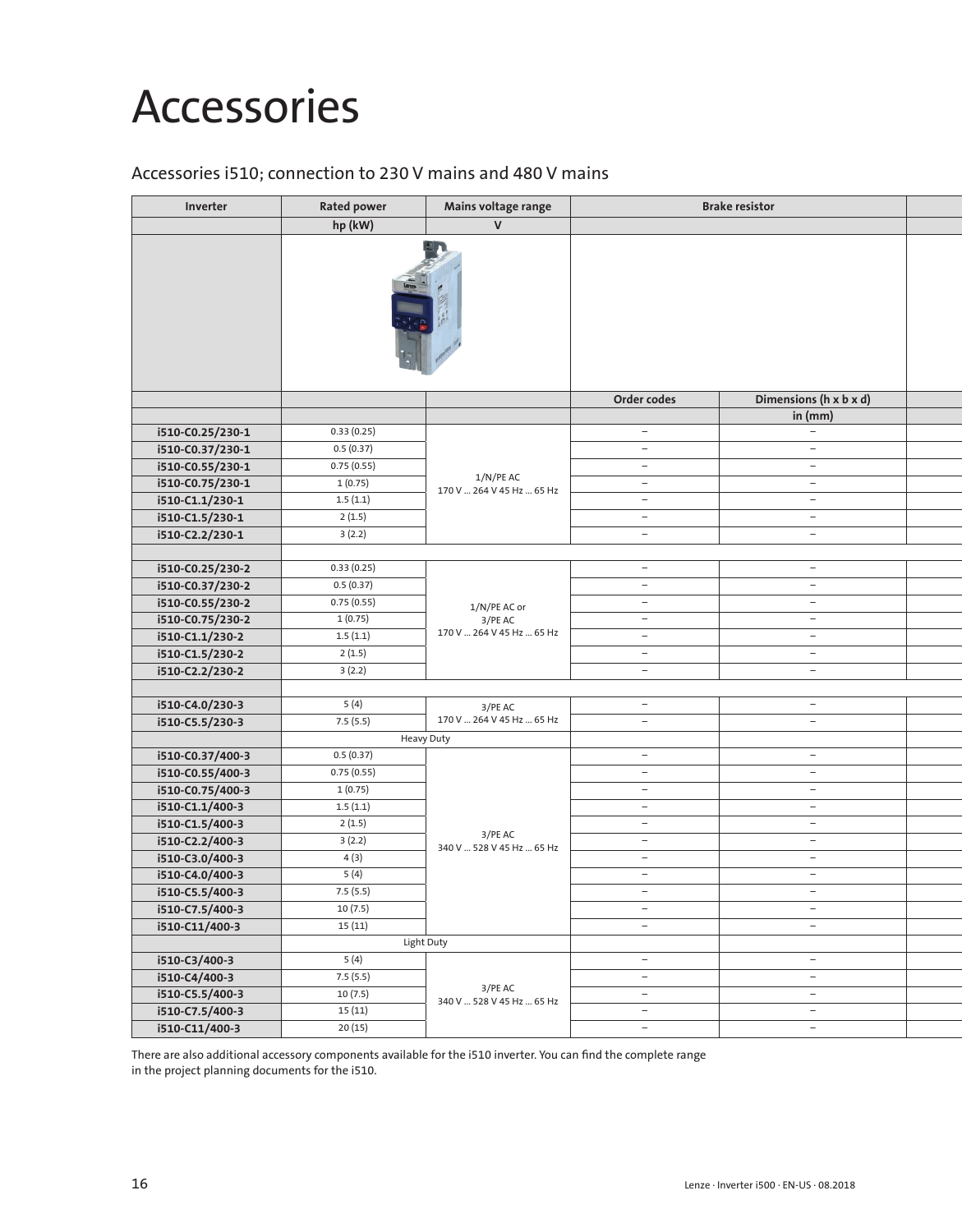|                                         | Mains choke                                     |                                                     |                                                                                | <b>RFI filter</b>                                       |                                       |
|-----------------------------------------|-------------------------------------------------|-----------------------------------------------------|--------------------------------------------------------------------------------|---------------------------------------------------------|---------------------------------------|
|                                         |                                                 |                                                     | <b>Short Distance</b>                                                          |                                                         | <b>Long Distance</b>                  |
| • Optional<br>• Fewer current harmonics | • Reduction of effective mains current          | C1 up to 82 ft. (25 m)<br>$C2$ up to 164 ft. (50 m) | Reduces leakage current (30 mA FI)                                             | • C1 up to 164 ft. (50 m)<br>• C2 up to 328 ft. (100 m) | • Reduces leakage current (300 mA FI) |
| Order codes                             | Dimensions (h x b x d)                          | Order codes                                         | Dimensions (h x b x d)                                                         | Order codes                                             | Dimensions (h x b x d)                |
|                                         | in $(mm)$                                       |                                                     | in $(mm)$                                                                      |                                                         | in $(mm)$                             |
| ELN1-0900H005                           | 2.95 x 2.6 x 3.23 (75 x 66 x 82)                | I0FAE175B100S0000S                                  | 10.87 x 2.36 x 1.97 (276 x 60 x 50)                                            | I0FAE175B100D0000S                                      | 10.87 x 2.36 x 1.97 (276 x 60 x 50)   |
| ELN1-0900H005                           | 2.95 x 2.6 x 3.23 (75 x 66 x 82)                | I0FAE175B100S0000S                                  | 10.87 x 2.36 x 1.97 (276 x 60 x 50)                                            | I0FAE175B100D0000S                                      | 10.87 x 2.36 x 1.97 (276 x 60 x 50)   |
| ELN1-0500H009                           | 2.95 x 2.6 x 3.23 (75 x 66 x 82)                | I0FAE175B100S0000S                                  | 10.87 x 2.36 x 1.97 (276 x 60 x 50)                                            | I0FAE175B100D0000S                                      | 10.87 x 2.36 x 1.97 (276 x 60 x 50)   |
| ELN1-0500H009                           | 2.95 x 2.6 x 3.23 (75 x 66 x 82)                | I0FAE175B100S0000S                                  | 10.87 x 2.36 x 1.97 (276 x 60 x 50)                                            | I0FAE175B100D0000S                                      | 10.87 x 2.36 x 1.97 (276 x 60 x 50)   |
| ELN1-0250H018                           | 3.78 x 3.78 x 3.54 (96 x 96 x 90)               | I0FAE222B100S0000S                                  | 13.62 x 2.36 x 1.97 (346 x 60 x 50)                                            | I0FAE222B100D0000S                                      | 13.62 x 2.36 x 1.97 (346 x 60 x 50)   |
| ELN1-0250H018                           | 3.78 x 3.78 x 3.54 (96 x 96 x 90)               | I0FAE222B100S0000S                                  | 13.62 x 2.36 x 1.97 (346 x 60 x 50)                                            | I0FAE222B100D0000S                                      | 13.62 x 2.36 x 1.97 (346 x 60 x 50)   |
| ELN1-0250H018                           | 3.78 x 3.78 x 3.54 (96 x 96 x 90)               | I0FAE222B100S0000S                                  | 13.62 x 2.36 x 1.97 (346 x 60 x 50)                                            | I0FAE222B100D0000S                                      | 13.62 x 2.36 x 1.97 (346 x 60 x 50)   |
|                                         |                                                 |                                                     |                                                                                |                                                         |                                       |
| EZAELN3002B153                          | 2.2 x 3.03 x 3.94 (56 x 77 x 100)               | $\overline{\phantom{m}}$                            | $\sim$                                                                         | $\overline{\phantom{a}}$                                | $\overline{\phantom{m}}$              |
| EZAELN3004B742                          | 2.36 x 3.74 x 4.53 (60 x 95 x 115)              | $\overline{\phantom{m}}$                            | $\overline{\phantom{m}}$                                                       | $\qquad \qquad$                                         |                                       |
| EZAELN3004B742                          | 2.36 x 3.74 x 4.53 (60 x 95 x 115)              | $\overline{\phantom{a}}$                            | $\overline{\phantom{a}}$                                                       |                                                         |                                       |
| EZAELN3006B492                          | 2.72 x 3.74 x 4.72 (69 x 95 x 120)              | $\overline{\phantom{a}}$                            | $\overline{\phantom{m}}$                                                       | $\overline{\phantom{a}}$                                | $\overline{\phantom{0}}$              |
| EZAELN3006B492                          | 2.72 x 3.74 x 4.72 (69 x 95 x 120)              | $\overline{\phantom{m}}$                            | $\overline{\phantom{m}}$                                                       | $\overline{\phantom{a}}$                                | $\overline{\phantom{0}}$              |
| EZAELN3008B372                          | 3.35 x 4.72 x 5.51 (85 x 120 x 140)             | $\overline{\phantom{m}}$                            | $\overline{\phantom{m}}$                                                       | $\overline{\phantom{m}}$                                |                                       |
| EZAELN3010B292                          | 3.35 x 4.72 x 5.51 (85 x 120 x 140)             | $\overline{\phantom{a}}$                            |                                                                                |                                                         |                                       |
|                                         |                                                 |                                                     |                                                                                |                                                         |                                       |
| EZAELN3016B182                          | 3.74 x 4.72 x 5.51 (95 x 120 x 140)             | $\overline{\phantom{a}}$                            | $\overline{\phantom{m}}$                                                       | $\overline{\phantom{0}}$                                | $\overline{\phantom{m}}$              |
| EZAELN3025B122                          | $4.33 \times 6.1 \times 6.69$ (110 x 155 x 170) | $\overline{\phantom{m}}$                            | $\overline{\phantom{m}}$                                                       | $\overline{\phantom{a}}$                                |                                       |
|                                         |                                                 |                                                     |                                                                                |                                                         |                                       |
|                                         |                                                 | I0FAE175F100S0000S                                  |                                                                                |                                                         |                                       |
| EZAELN3002B203                          | 2.2 x 3.03 x 3.94 (56 x 77 x 100)               |                                                     | 10.87 x 2.36 x 1.97 (276 x 60 x 50)                                            | I0FAE175F100D0000S                                      | 10.87 x 2.36 x 1.97 (276 x 60 x 50)   |
| EZAELN3002B153                          | 2.2 x 3.03 x 3.94 (56 x 77 x 100)               | I0FAE175F100S0000S                                  | 10.87 x 2.36 x 1.97 (276 x 60 x 50)                                            | I0FAE175F100D0000S                                      | 10.87 x 2.36 x 1.97 (276 x 60 x 50)   |
| EZAELN3004B742                          | 2.36 x 3.74 x 4.53 (60 x 95 x 115)              | I0FAE175F100S0000S                                  | 10.87 x 2.36 x 1.97 (276 x 60 x 50)                                            | I0FAE175F100D0000S                                      | 10.87 x 2.36 x 1.97 (276 x 60 x 50)   |
| EZAELN3004B742                          | 2.36 x 3.74 x 4.53 (60 x 95 x 115)              | I0FAE222F100S0000S                                  | 13.62 x 2.36 x 1.97 (346 x 60 x 50)                                            | I0FAE222F100D0000S                                      | 13.62 x 2.36 x 1.97 (346 x 60 x 50)   |
| EZAELN3004B742                          | 2.36 x 3.74 x 4.53 (60 x 95 x 115)              | I0FAE222F100S0000S                                  | 13.62 x 2.36 x 1.97 (346 x 60 x 50)                                            | I0FAE222F100D0000S                                      | 13.62 x 2.36 x 1.97 (346 x 60 x 50)   |
| EZAELN3006B492                          | 2.72 x 3.74 x 4.72 (69 x 95 x 120)              | I0FAE222F100S0000S                                  | 13.62 x 2.36 x 1.97 (346 x 60 x 50)                                            | I0FAE222F100D0000S                                      | 13.62 x 2.36 x 1.97 (346 x 60 x 50)   |
| EZAELN3008B372                          | 3.35 x 4.72 x 5.51 (85 x 120 x 140)             | I0FAE255F100S0000S                                  | 13.62 x 3.54 x 2.36 (346 x 90 x 60)                                            | I0FAE255F100D0000S                                      | 13.62 x 3.54 x 2.36 (346 x 90 x 60)   |
| EZAELN3010B292                          | 3.35 x 4.72 x 5.51 (85 x 120 x 140)             | I0FAE255F100S0000S                                  | 13.62 x 3.54 x 2.36 (346 x 90 x 60)                                            | I0FAE255F100D0000S                                      | 13.62 x 3.54 x 2.36 (346 x 90 x 60)   |
| EZAELN3016B182                          | 3.74 x 4.72 x 5.51 (95 x 120 x 140)             | I0FAE255F100S0000S                                  | 13.62 x 3.54 x 2.36 (346 x 90 x 60)                                            | I0FAE255F100D0000S                                      | 13.62 x 3.54 x 2.36 (346 x 90 x 60)   |
| EZAELN3016B182                          | 3.74 x 4.72 x 5.51 (95 x 120 x 140)             |                                                     | I0FAE311F100S0000S   14.61 x 4.72 x 2.36 (371 x 120 x 60)   I0FAE311F100D0000S |                                                         | 14.61 x 4.72 x 2.36 (371 x 120 x 60)  |
| EZAELN3025B122                          | 4.33 x 6.1 x 6.69 (110 x 155 x 170)             | I0FAE311F100S0000S                                  | 14.61 x 4.72 x 2.36 (371 x 120 x 60)   IOFAE311F100D0000S                      |                                                         | 14.61 x 4.72 x 2.36 (371 x 120 x 60)  |
|                                         |                                                 |                                                     |                                                                                |                                                         |                                       |
| EZAELN3010B292                          | 3.35 x 4.72 x 5.51 (85 x 120 x 140)             | I0FAE255F100S0000S                                  | 13.62 x 3.54 x 2.36 (346 x 90 x 60)                                            | I0FAE255F100D0000S                                      | 13.62 x 3.54 x 2.36 (346 x 90 x 60)   |
| EZAELN3016B182                          | 3.74 x 4.72 x 5.51 (95 x 120 x 140)             | I0FAE255F100S0000S                                  | 13.62 x 3.54 x 2.36 (346 x 90 x 60)                                            | I0FAE255F100D0000S                                      | 13.62 x 3.54 x 2.36 (346 x 90 x 60)   |
| EZAELN3016B182                          | 3.74 x 4.72 x 5.51 (95 x 120 x 140)             | I0FAE255F100S0000S                                  | 13.62 x 3.54 x 2.36 (346 x 90 x 60)                                            | I0FAE255F100D0000S                                      | 13.62 x 3.54 x 2.36 (346 x 90 x 60)   |
| EZAELN3025B122                          | 4.33 x 6.1 x 6.69 (110 x 155 x 170)             | I0FAE311F100S0000S                                  | 14.61 x 4.72 x 2.36 (371 x 120 x 60)   IOFAE311F100D0000S                      |                                                         | 14.61 x 4.72 x 2.36 (371 x 120 x 60)  |
| EZAELN3030B981                          | 4.33 x 6.1 x 6.69 (110 x 155 x 170)             |                                                     | I0FAE311F100S0000S   14.61 x 4.72 x 2.36 (371 x 120 x 60)   I0FAE311F100D0000S |                                                         | 14.61 x 4.72 x 2.36 (371 x 120 x 60)  |
|                                         |                                                 |                                                     |                                                                                |                                                         |                                       |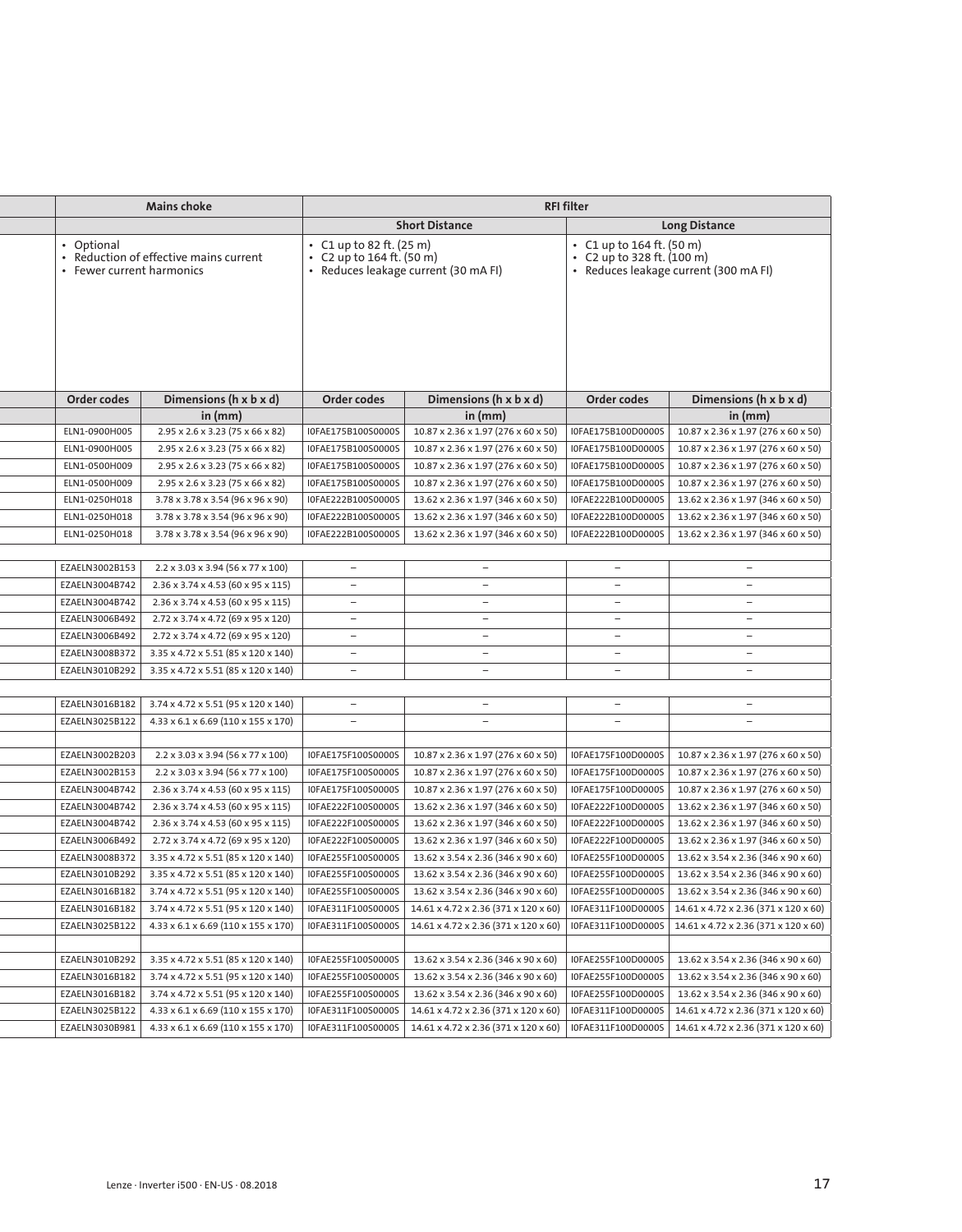### Accessories

#### Accessories for i550; connection to 120 V mains and 230 V mains

| Inverter         | <b>Rated power</b> | Mains voltage range        |              | <b>Brake resistor</b>                          |  |
|------------------|--------------------|----------------------------|--------------|------------------------------------------------|--|
|                  | hp (kW)            | $\mathbf{V}$               |              |                                                |  |
|                  |                    |                            |              |                                                |  |
|                  |                    |                            | Order codes  | Dimensions (h x b x d)                         |  |
|                  |                    |                            |              | in $(mm)$                                      |  |
| i550-C0.25/120-1 | 0.33(0.25)         |                            | ERBM180R050W | 6.89 x 0.83 x 1.57 (175 x 21 x 40)             |  |
| i550-C0.37/120-1 | 0.5(0.37)          | $1/N/PE$ AC<br>90 V  132 V | ERBM180R050W | 6.89 x 0.83 x 1.57 (175 x 21 x 40)             |  |
| i550-C0.75/120-1 | 1(0.75)            | 45 Hz  65 Hz               | ERBP047R200W | 12.6 x 1.61 x 4.8 (320 x 41 x 122)             |  |
| i550-C1.1/120-1  | 1.5(1.1)           |                            | ERBP047R200W | 12.6 x 1.61 x 4.8 (320 x 41 x 122)             |  |
|                  |                    |                            |              |                                                |  |
| i550-C0.25/230-1 | 0.33(0.25)         |                            | ERBM180R050W | $6.89 \times 0.83 \times 1.57$ (175 x 21 x 40) |  |
| i550-C0.37/230-1 | 0.5(0.37)          |                            | ERBM180R050W | 6.89 x 0.83 x 1.57 (175 x 21 x 40)             |  |
| i550-C0.55/230-1 | 0.75(0.55)         | 1/N/PE AC                  | ERBM100R100W | 9.45 x 3.15 x 3.74 (240 x 80 x 95)             |  |
| i550-C0.75/230-1 | 1(0.75)            | 170 V  264 V               | ERBM100R100W | 9.45 x 3.15 x 3.74 (240 x 80 x 95)             |  |
| i550-C1.1/230-1  | 1.5(1.1)           | 45 Hz  65 Hz               | ERBP033R200W | 9.45 x 1.61 x 4.8 (240 x 41 x 122)             |  |
| i550-C1.5/230-1  | 2(1.5)             |                            | ERBP033R200W | 9.45 x 1.61 x 4.8 (240 x 41 x 122)             |  |
| i550-C2.2/230-1  | 3(2.2)             |                            | ERBP033R200W | 9.45 x 1.61 x 4.8 (240 x 41 x 122)             |  |
|                  |                    |                            |              |                                                |  |
| i550-C0.25/230-2 | 0.33(0.25)         |                            | ERBM180R050W | $6.89 \times 0.83 \times 1.57$ (175 x 21 x 40) |  |
| i550-C0.37/230-2 | 0.5(0.37)          |                            | ERBM180R050W | 6.89 x 0.83 x 1.57 (175 x 21 x 40)             |  |
| i550-C0.55/230-2 | 0.75(0.55)         | 1/N/PE AC or 3/PE AC       | ERBM100R100W | 9.45 x 3.15 x 3.74 (240 x 80 x 95)             |  |
| i550-C0.75/230-2 | 1(0.75)            | 170 V  264 V               | ERBM100R100W | 9.45 x 3.15 x 3.74 (240 x 80 x 95)             |  |
| i550-C1.1/230-2  | 1.5(1.1)           | 45 Hz  65 Hz               | ERBP033R200W | 9.45 x 1.61 x 4.8 (240 x 41 x 122)             |  |
| i550-C1.5/230-2  | 2(1.5)             |                            | ERBP033R200W | 9.45 x 1.61 x 4.8 (240 x 41 x 122)             |  |
| i550-C2.2/230-2  | 3(2.2)             |                            | ERBP033R200W | 9.45 x 1.61 x 4.8 (240 x 41 x 122)             |  |
| i550-C4.0/230-3  | 5 (4)              | 3/PE AC                    | ERBS015R800W | 27.95 x 4.33 x 4.13 (710 x 110 x 105)          |  |
| i550-C5.5/230-3  | 7.5(5.5)           | 170 V  264 V               | ERBS015R800W | 27.95 x 4.33 x 4.13 (710 x 110 x 105)          |  |
|                  |                    | 45 Hz  65 Hz               |              |                                                |  |

There are also additional accessory components available for the i550 inverter. You can find the complete range in the project planning documents for the i550.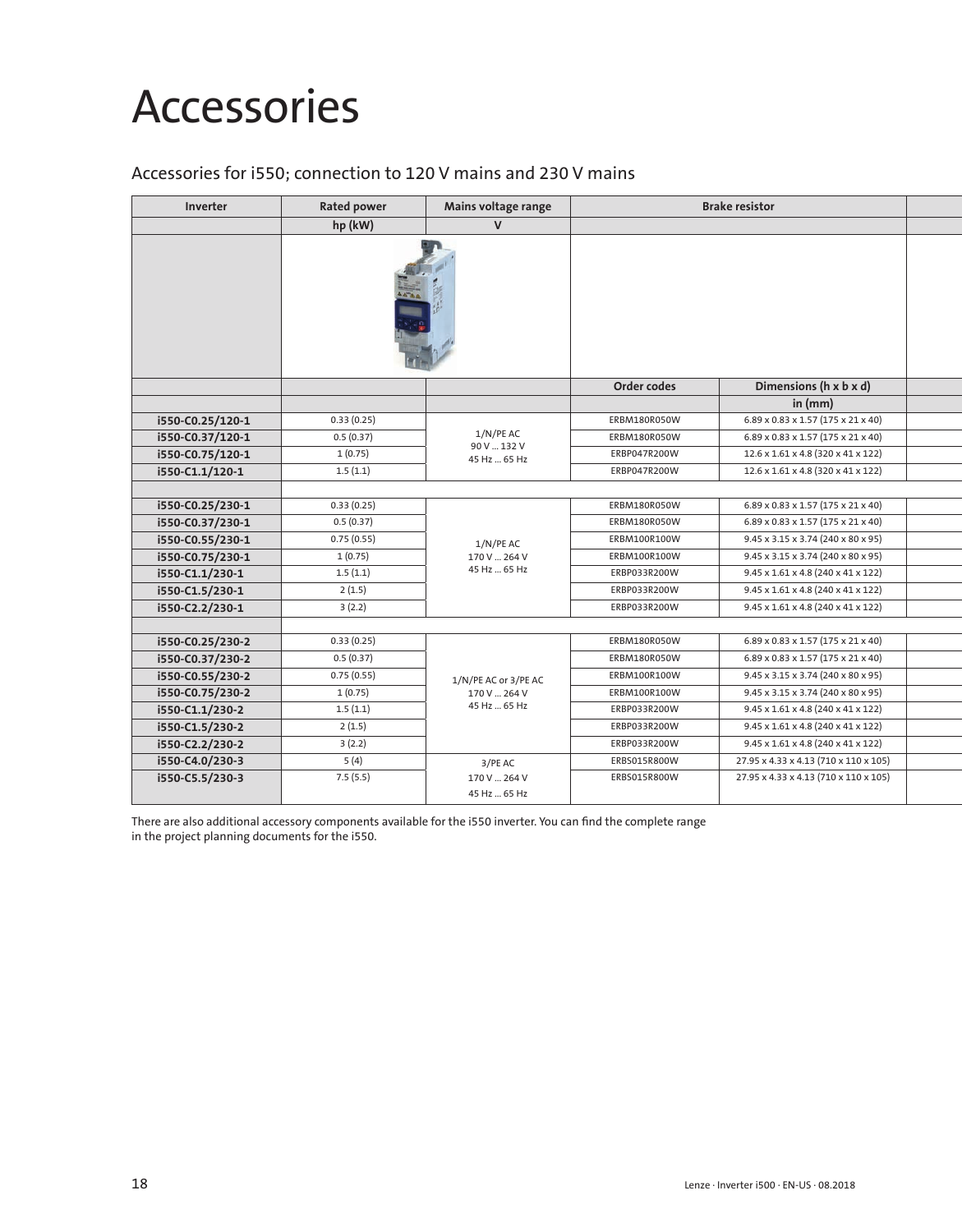| <b>RFI filter</b><br><b>Short Distance</b><br><b>Long Distance</b><br>• C1 up to 164 ft. (50 m)<br>C2 up to 328 ft. (100 m)<br>· Reduces leakage current (30 mA FI)<br>Reduces leakage current (300 mA FI)<br>Dimensions (h x b x d)<br>Dimensions (h x b x d)<br>Order codes<br>in (mm)<br>in (mm)<br>$\overline{\phantom{0}}$<br>$\hspace{0.1mm}-\hspace{0.1mm}$<br>$\hspace{0.1mm}-\hspace{0.1mm}$<br>$\hspace{0.1mm}-\hspace{0.1mm}$<br>$\overline{\phantom{a}}$<br>$\overline{\phantom{a}}$<br>10.87 x 2.36 x 1.97 (276 x 60 x 50)<br>  I0FAE175B100D0000S<br>10.87 x 2.36 x 1.97 (276 x 60 x 50)<br>  IOFAE175B100D0000S<br>10.87 x 2.36 x 1.97 (276 x 60 x 50)<br>10.87 x 2.36 x 1.97 (276 x 60 x 50)<br>$10.87 \times 2.36 \times 1.97$ (276 x 60 x 50)<br>I0FAE175B100D0000S<br>10.87 x 2.36 x 1.97 (276 x 60 x 50)<br>10.87 x 2.36 x 1.97 (276 x 60 x 50)<br>I0FAE175B100D0000S<br>10.87 x 2.36 x 1.97 (276 x 60 x 50)<br>I0FAE222B100D0000S<br>13.62 x 2.36 x 1.97 (346 x 60 x 50)<br>13.62 x 2.36 x 1.97 (346 x 60 x 50)<br>13.62 x 2.36 x 1.97 (346 x 60 x 50)<br>I0FAE222B100D0000S<br>13.62 x 2.36 x 1.97 (346 x 60 x 50)<br>13.62 x 2.36 x 1.97 (346 x 60 x 50)<br>I0FAE222B100D0000S<br>13.62 x 2.36 x 1.97 (346 x 60 x 50)<br>$\sim$<br>$\overline{\phantom{a}}$<br>$\overline{\phantom{a}}$ |                                                     | Mains choke                                                                                                                  |                                |
|----------------------------------------------------------------------------------------------------------------------------------------------------------------------------------------------------------------------------------------------------------------------------------------------------------------------------------------------------------------------------------------------------------------------------------------------------------------------------------------------------------------------------------------------------------------------------------------------------------------------------------------------------------------------------------------------------------------------------------------------------------------------------------------------------------------------------------------------------------------------------------------------------------------------------------------------------------------------------------------------------------------------------------------------------------------------------------------------------------------------------------------------------------------------------------------------------------------------------------------------------------------------------------------------------------------|-----------------------------------------------------|------------------------------------------------------------------------------------------------------------------------------|--------------------------------|
|                                                                                                                                                                                                                                                                                                                                                                                                                                                                                                                                                                                                                                                                                                                                                                                                                                                                                                                                                                                                                                                                                                                                                                                                                                                                                                                |                                                     |                                                                                                                              |                                |
|                                                                                                                                                                                                                                                                                                                                                                                                                                                                                                                                                                                                                                                                                                                                                                                                                                                                                                                                                                                                                                                                                                                                                                                                                                                                                                                |                                                     |                                                                                                                              |                                |
|                                                                                                                                                                                                                                                                                                                                                                                                                                                                                                                                                                                                                                                                                                                                                                                                                                                                                                                                                                                                                                                                                                                                                                                                                                                                                                                | C1 up to 82 ft. (25 m)<br>• C2 up to 164 ft. (50 m) | • Up to 25 hp (18.5 kW) can be optionally<br>used; from 30 hp (22 kW) upwards,<br>• Reduction of the effective mains current | prescribed<br>• Less harmonics |
|                                                                                                                                                                                                                                                                                                                                                                                                                                                                                                                                                                                                                                                                                                                                                                                                                                                                                                                                                                                                                                                                                                                                                                                                                                                                                                                | Order codes                                         | Dimensions (h x b x d)                                                                                                       | Order codes                    |
|                                                                                                                                                                                                                                                                                                                                                                                                                                                                                                                                                                                                                                                                                                                                                                                                                                                                                                                                                                                                                                                                                                                                                                                                                                                                                                                |                                                     | in $(mm)$                                                                                                                    |                                |
|                                                                                                                                                                                                                                                                                                                                                                                                                                                                                                                                                                                                                                                                                                                                                                                                                                                                                                                                                                                                                                                                                                                                                                                                                                                                                                                | $-$                                                 | 2.95 x 2.6 x 3.23 (75 x 66 x 82)                                                                                             | ELN1-0500H009                  |
|                                                                                                                                                                                                                                                                                                                                                                                                                                                                                                                                                                                                                                                                                                                                                                                                                                                                                                                                                                                                                                                                                                                                                                                                                                                                                                                | $\overline{\phantom{a}}$                            | 2.95 x 2.6 x 3.23 (75 x 66 x 82)                                                                                             | ELN1-0500H009                  |
|                                                                                                                                                                                                                                                                                                                                                                                                                                                                                                                                                                                                                                                                                                                                                                                                                                                                                                                                                                                                                                                                                                                                                                                                                                                                                                                | $\hspace{0.1mm}-\hspace{0.1mm}$                     | 3.78 x 3.78 x 3.54 (96 x 96 x 90)                                                                                            | ELN1-0250H018                  |
|                                                                                                                                                                                                                                                                                                                                                                                                                                                                                                                                                                                                                                                                                                                                                                                                                                                                                                                                                                                                                                                                                                                                                                                                                                                                                                                | $\overline{\phantom{a}}$                            | 3.78 x 3.78 x 3.54 (96 x 96 x 90)                                                                                            | ELN1-0250H018                  |
|                                                                                                                                                                                                                                                                                                                                                                                                                                                                                                                                                                                                                                                                                                                                                                                                                                                                                                                                                                                                                                                                                                                                                                                                                                                                                                                |                                                     |                                                                                                                              |                                |
|                                                                                                                                                                                                                                                                                                                                                                                                                                                                                                                                                                                                                                                                                                                                                                                                                                                                                                                                                                                                                                                                                                                                                                                                                                                                                                                | IOFAE175B100S0000S                                  | 2.95 x 2.6 x 3.23 (75 x 66 x 82)                                                                                             | ELN1-0900H005                  |
|                                                                                                                                                                                                                                                                                                                                                                                                                                                                                                                                                                                                                                                                                                                                                                                                                                                                                                                                                                                                                                                                                                                                                                                                                                                                                                                | I0FAE175B100S0000S                                  | 2.95 x 2.6 x 3.23 (75 x 66 x 82)                                                                                             | ELN1-0900H005                  |
|                                                                                                                                                                                                                                                                                                                                                                                                                                                                                                                                                                                                                                                                                                                                                                                                                                                                                                                                                                                                                                                                                                                                                                                                                                                                                                                | I0FAE175B100S0000S                                  | 2.95 x 2.6 x 3.23 (75 x 66 x 82)                                                                                             | ELN1-0500H009                  |
|                                                                                                                                                                                                                                                                                                                                                                                                                                                                                                                                                                                                                                                                                                                                                                                                                                                                                                                                                                                                                                                                                                                                                                                                                                                                                                                | I0FAE175B100S0000S                                  | 2.95 x 2.6 x 3.23 (75 x 66 x 82)                                                                                             | ELN1-0500H009                  |
|                                                                                                                                                                                                                                                                                                                                                                                                                                                                                                                                                                                                                                                                                                                                                                                                                                                                                                                                                                                                                                                                                                                                                                                                                                                                                                                | I0FAE222B100S0000S                                  | 3.78 x 3.78 x 3.54 (96 x 96 x 90)                                                                                            | ELN1-0250H018                  |
|                                                                                                                                                                                                                                                                                                                                                                                                                                                                                                                                                                                                                                                                                                                                                                                                                                                                                                                                                                                                                                                                                                                                                                                                                                                                                                                | I0FAE222B100S0000S                                  | 3.78 x 3.78 x 3.54 (96 x 96 x 90)                                                                                            | ELN1-0250H018                  |
|                                                                                                                                                                                                                                                                                                                                                                                                                                                                                                                                                                                                                                                                                                                                                                                                                                                                                                                                                                                                                                                                                                                                                                                                                                                                                                                | I0FAE222B100S0000S                                  | 3.78 x 3.78 x 3.54 (96 x 96 x 90)                                                                                            | ELN1-0250H018                  |
|                                                                                                                                                                                                                                                                                                                                                                                                                                                                                                                                                                                                                                                                                                                                                                                                                                                                                                                                                                                                                                                                                                                                                                                                                                                                                                                |                                                     |                                                                                                                              |                                |
|                                                                                                                                                                                                                                                                                                                                                                                                                                                                                                                                                                                                                                                                                                                                                                                                                                                                                                                                                                                                                                                                                                                                                                                                                                                                                                                | $\overline{\phantom{a}}$                            | 2.2 x 3.03 x 3.94 (56 x 77 x 100)                                                                                            | EZAELN3002B153                 |
| $\hspace{0.1mm}-\hspace{0.1mm}$<br>$\overline{\phantom{a}}$                                                                                                                                                                                                                                                                                                                                                                                                                                                                                                                                                                                                                                                                                                                                                                                                                                                                                                                                                                                                                                                                                                                                                                                                                                                    | $\overline{\phantom{0}}$                            | 2.36 x 3.74 x 4.53 (60 x 95 x 115)                                                                                           | EZAELN3004B742                 |
| $\overline{\phantom{0}}$                                                                                                                                                                                                                                                                                                                                                                                                                                                                                                                                                                                                                                                                                                                                                                                                                                                                                                                                                                                                                                                                                                                                                                                                                                                                                       | $\overline{\phantom{a}}$                            | 2.36 x 3.74 x 4.53 (60 x 95 x 115)                                                                                           | EZAELN3004B742                 |
| $\hspace{0.1mm}-\hspace{0.1mm}$<br>$\overline{\phantom{a}}$<br>$\overline{\phantom{a}}$                                                                                                                                                                                                                                                                                                                                                                                                                                                                                                                                                                                                                                                                                                                                                                                                                                                                                                                                                                                                                                                                                                                                                                                                                        | $\sim$                                              | 2.72 x 3.74 x 4.72 (69 x 95 x 120)                                                                                           | EZAELN3006B492                 |
| $\hspace{0.1mm}-\hspace{0.1mm}$<br>$\overline{\phantom{a}}$                                                                                                                                                                                                                                                                                                                                                                                                                                                                                                                                                                                                                                                                                                                                                                                                                                                                                                                                                                                                                                                                                                                                                                                                                                                    | $\sim$                                              | 2.72 x 3.74 x 4.72 (69 x 95 x 120)                                                                                           | EZAELN3006B492                 |
| $\overline{\phantom{a}}$<br>$\overline{\phantom{a}}$<br>$\overline{\phantom{a}}$                                                                                                                                                                                                                                                                                                                                                                                                                                                                                                                                                                                                                                                                                                                                                                                                                                                                                                                                                                                                                                                                                                                                                                                                                               | $\sim$                                              | 3.35 x 4.72 x 5.51 (85 x 120 x 140)                                                                                          | EZAELN3008B372                 |
| $\overline{\phantom{a}}$<br>$\overline{\phantom{a}}$<br>$\overline{\phantom{a}}$                                                                                                                                                                                                                                                                                                                                                                                                                                                                                                                                                                                                                                                                                                                                                                                                                                                                                                                                                                                                                                                                                                                                                                                                                               | $\sim$                                              | 3.35 x 4.72 x 5.51 (85 x 120 x 140)                                                                                          | EZAELN3010B292                 |
| $\sim$<br>$\sim$<br>$\overline{\phantom{0}}$                                                                                                                                                                                                                                                                                                                                                                                                                                                                                                                                                                                                                                                                                                                                                                                                                                                                                                                                                                                                                                                                                                                                                                                                                                                                   | $\sim$                                              | 3.74 x 4.72 x 5.51 (95 x 120 x 140)                                                                                          | EZAELN3016B182                 |
| $\overline{\phantom{a}}$                                                                                                                                                                                                                                                                                                                                                                                                                                                                                                                                                                                                                                                                                                                                                                                                                                                                                                                                                                                                                                                                                                                                                                                                                                                                                       | $\hspace{0.1mm}-\hspace{0.1mm}$                     | 4.33 x 6.1 x 6.69 (110 x 155 x 170)                                                                                          | EZAELN3025B122                 |
|                                                                                                                                                                                                                                                                                                                                                                                                                                                                                                                                                                                                                                                                                                                                                                                                                                                                                                                                                                                                                                                                                                                                                                                                                                                                                                                |                                                     |                                                                                                                              |                                |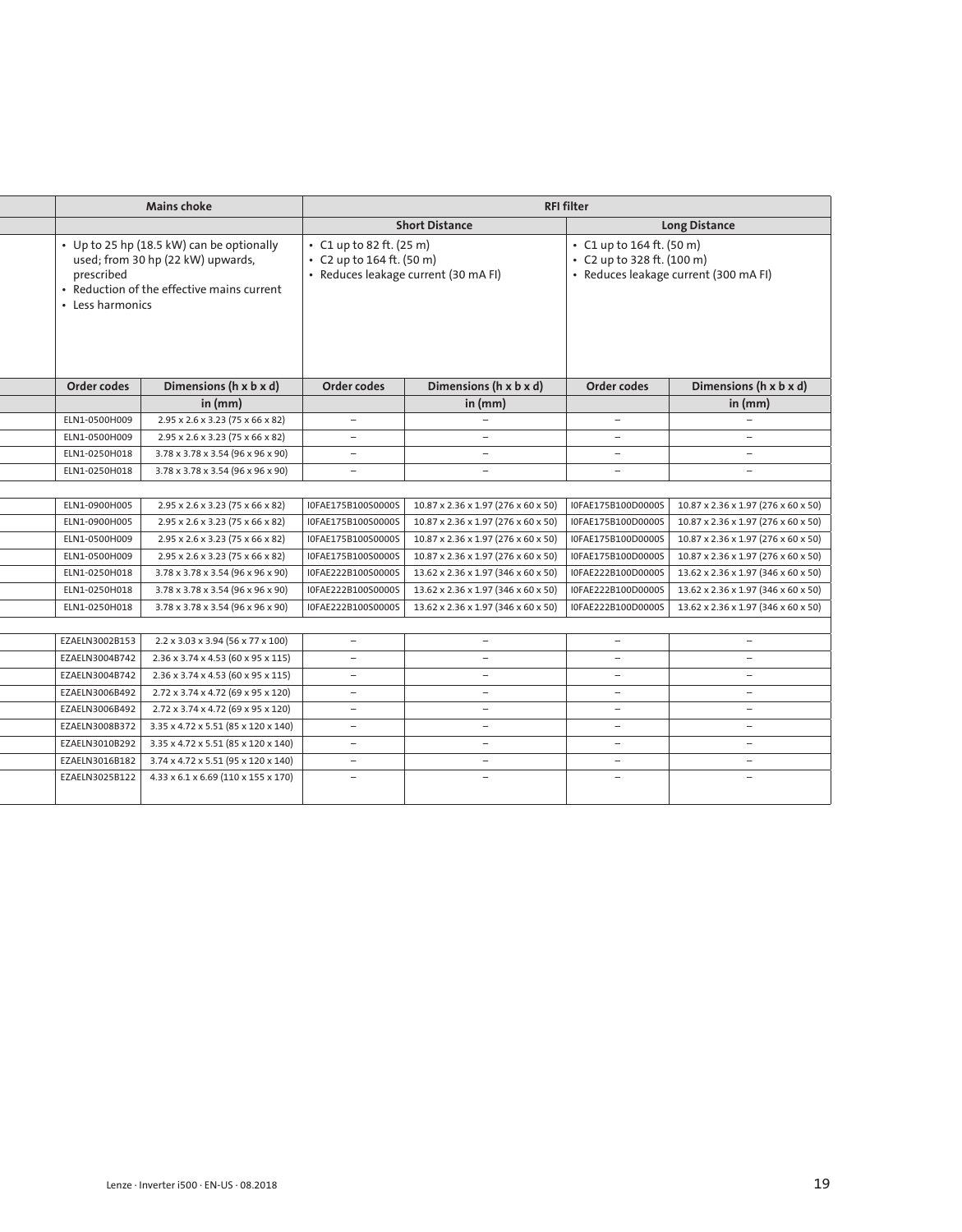### Accessories for i550; connection to 480 V mains

| Inverter         | <b>Rated power</b> | Mains voltage range                  | <b>Brake resistor</b> |                                                |
|------------------|--------------------|--------------------------------------|-----------------------|------------------------------------------------|
|                  | hp (kW)            | $\mathsf{V}$                         |                       |                                                |
|                  |                    |                                      |                       |                                                |
|                  |                    |                                      | Order codes           | Dimensions (h x b x d)                         |
|                  |                    |                                      |                       | in (mm)                                        |
|                  |                    | Heavy Duty                           |                       |                                                |
| i550-C0.37/400-3 | 0.5(0.37)          |                                      | ERBM390R100W          | 9.25 x 0.83 x 1.57 (235 x 21 x 40)             |
| i550-C0.55/400-3 | 0.75(0.55)         |                                      | ERBM390R100W          | $9.25 \times 0.83 \times 1.57$ (235 x 21 x 40) |
| i550-C0.75/400-3 | 1(0.75)            |                                      | ERBM390R100W          | $9.25 \times 0.83 \times 1.57$ (235 x 21 x 40) |
| i550-C1.1/400-3  | 1.5(1.1)           |                                      | ERBP180R200W          | 9.45 x 1.61 x 4.8 (240 x 41 x 122)             |
| i550-C1.5/400-3  | 2(1.5)             |                                      | ERBP180R200W          | 9.45 x 1.61 x 4.8 (240 x 41 x 122)             |
| i550-C2.2/400-3  | 3(2.2)             |                                      | ERBP180R200W          | 9.45 x 1.61 x 4.8 (240 x 41 x 122)             |
| i550-C3.0/400-3  | 4 (3)              |                                      | ERBP082R200W          | 12.6 x 1.61 x 4.8 (320 x 41 x 122)             |
| i550-C4.0/400-3  | 5 (4)              |                                      | ERBP047R200W          | 12.6 x 1.61 x 4.8 (320 x 41 x 122)             |
| i550-C5.5/400-3  | 7.5(5.5)           |                                      | ERBP047R200W          | 12.6 x 1.61 x 4.8 (320 x 41 x 122)             |
| i550-C7.5/400-3  | 10(7.5)            |                                      | ERBP027R200W          | 12.6 x 1.61 x 4.8 (320 x 41 x 122)             |
| i550-C11/400-3   | 15 (11)            | 3/PE AC<br>340 V  528 V 45 Hz  65 Hz | ERBP027R200W          | 12.6 x 1.61 x 4.8 (320 x 41 x 122)             |
| i550-C15/400-3   | 20 (15)            |                                      | ERBS018R800W          | 27.95 x 4.33 x 4.13 (710 x 110 x 105)          |
| i550-C18/400-3   | 25 (18.5)          |                                      | ERBS015R800W          | 27.95 x 4.33 x 4.13 (710 x 110 x 105)          |
| i550-C22/400-3   | 30 (22)            |                                      | ERBS015R800W          | 27.95 x 4.33 x 4.13 (710 x 110 x 105)          |
| i550-C30/400-3   | 40 (30)            |                                      | ERBG075D01K9          | 19.13 x 9.29 x 11.89 (486 x 236 x 302)         |
| i550-C37/400-3   | 50 (37)            |                                      | ERBG075D01K9          | 19.13 x 9.29 x 11.89 (486 x 236 x 302)         |
| i550-C45/400-3   | 60 (45)            |                                      | ERBG075D01K9          | 19.13 x 9.29 x 11.89 (486 x 236 x 302)         |
| i550-C55/400-3   | 75 (55)            |                                      | ERBG005R02K6          | 19.13 x 12.83 x 11.89 (486 x 326 x 302)        |
| i550-C75/400-3   | 100 (75)           |                                      | ERBG005R02K6          | 19.13 x 12.83 x 11.89 (486 x 326 x 302)        |
| i550-C90/400-3   | 125 (90)           |                                      | ERBG028D04K1          | 19.13 x 16.77 x 11.89 (486 x 426 x 302)        |
| i550-C110/400-3  | 150 (110)          |                                      | ERBG028D04K1          | 19.13 x 16.77 x 11.89 (486 x 426 x 302)        |
|                  |                    | Light duty                           |                       |                                                |
| i550-C3/400-3    | 5(4)               |                                      | ERBP082R200W          | 12.6 x 1.61 x 4.8 (320 x 41 x 122)             |
| i550-C4/400-3    | 7.5(5.5)           |                                      | ERBP047R200W          | 12.6 x 1.61 x 4.8 (320 x 41 x 122)             |
| i550-C5.5/400-3  | 10(7.5)            |                                      | ERBP047R200W          | 12.6 x 1.61 x 4.8 (320 x 41 x 122)             |
| i550-C7.5/400-3  | 15 (11)            |                                      | ERBP027R200W          | 12.6 x 1.61 x 4.8 (320 x 41 x 122)             |
| i550-C11/400-3   | 20 (15)            |                                      | ERBP027R200W          | 12.6 x 1.61 x 4.8 (320 x 41 x 122)             |
| i550-C15/400-3   | 25(18.5)           |                                      | ERBS018R800W          | 27.95 x 4.33 x 4.13 (710 x 110 x 105)          |
| i550-C18/400-3   | 30 (22)            | 3/PE AC                              | ERBS015R800W          | 27.95 x 4.33 x 4.13 (710 x 110 x 105)          |
| i550-C22/400-3   | 40 (30)            | 340 V  528 V 45 Hz  65 Hz            | ERBS015R800W          | 27.95 x 4.33 x 4.13 (710 x 110 x 105)          |
| i550-C30/400-3   | 50 (37)            |                                      | ERBG075D01K9          | 19.13 x 9.29 x 11.89 (486 x 236 x 302)         |
| i550-C37/400-3   | 60 (45)            |                                      | ERBG075D01K9          | 19.13 x 9.29 x 11.89 (486 x 236 x 302)         |
| i550-C45/400-3   | 75 (55)            |                                      | ERBG075D01K9          | 19.13 x 9.29 x 11.89 (486 x 236 x 302)         |
| i550-C55/400-3   | 100 (75)           |                                      | ERBG005R02K6          | 19.13 x 12.83 x 11.89 (486 x 326 x 302)        |
| i550-C75/400-3   | 125 (90)           |                                      | ERBG005R02K6          | 19.13 x 12.83 x 11.89 (486 x 326 x 302)        |
| i550-C90/400-3   | 150 (110)          |                                      | ERBG028D04K1          | 19.13 x 16.77 x 11.89 (486 x 426 x 302)        |
| i550-C110/400-3  | 175 (132)          |                                      | ERBG028D04K1          | 19.13 x 16.77 x 11.89 (486 x 426 x 302)        |

There are also additional accessory components available for the i550 inverter. You can find the complete range in the project planning documents for the i550.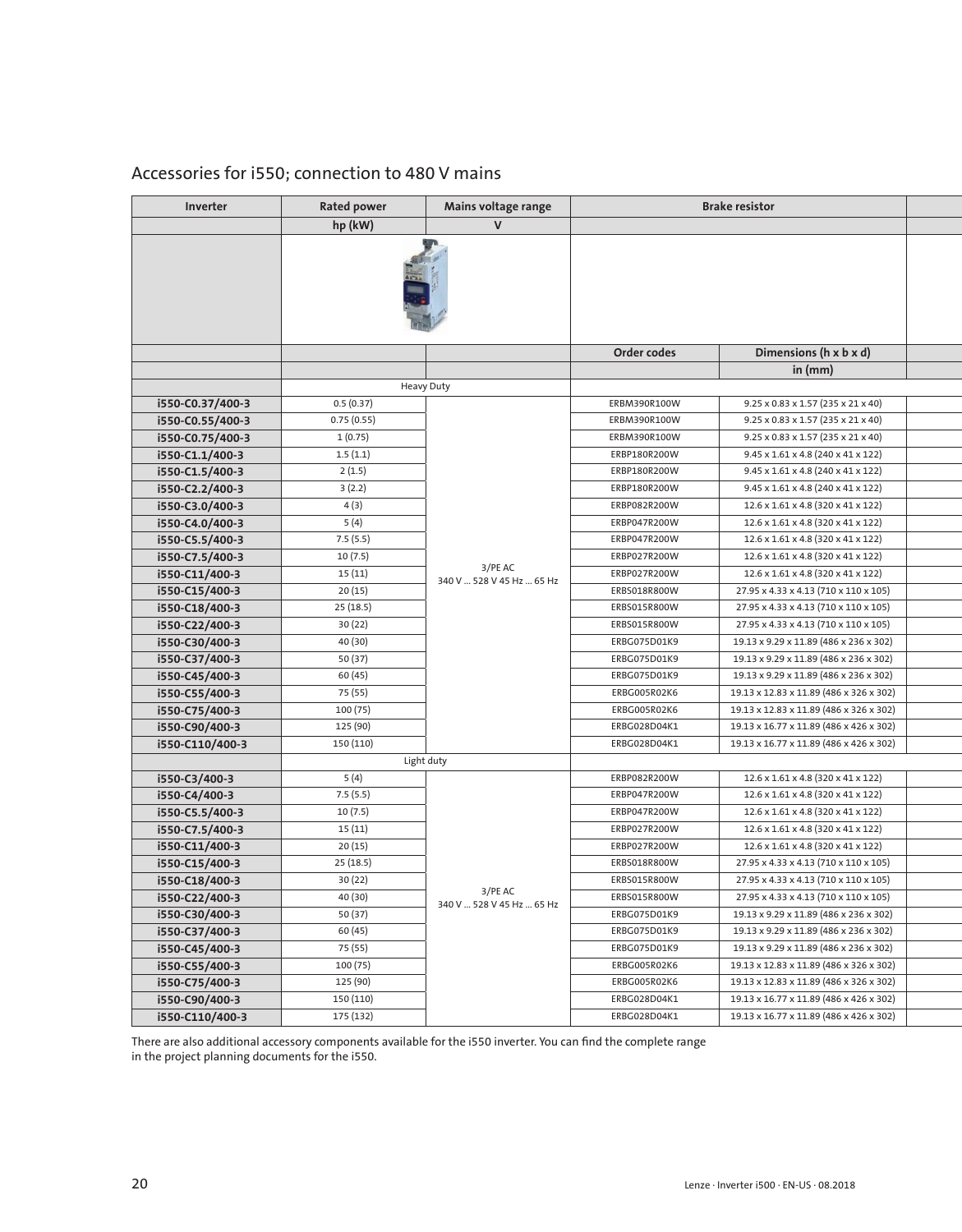|                                     | <b>Mains choke</b>                                                                                                                                               | <b>RFI filter</b>                                                                           |                                       |                                                         |                                       |
|-------------------------------------|------------------------------------------------------------------------------------------------------------------------------------------------------------------|---------------------------------------------------------------------------------------------|---------------------------------------|---------------------------------------------------------|---------------------------------------|
|                                     |                                                                                                                                                                  |                                                                                             | <b>Short Distance</b>                 | <b>Long Distance</b>                                    |                                       |
| wards, prescribed<br>Less harmonics | Heavy Duty: up to 25 hp (18.5 kW) can be<br>optionally used: from 30 hp (22 kW) up-<br>Light Duty: always prescribed<br>Reduction of the effective mains current | C1 up to 82 ft. (25 m)<br>• C2 up to 164 ft. (50 m)<br>• Reduces leakage current (30 mA FI) |                                       | • C1 up to 164 ft. (50 m)<br>• C2 up to 328 ft. (100 m) | · Reduces leakage current (300 mA FI) |
| Order codes                         | Dimensions (h x b x d)                                                                                                                                           | Order codes                                                                                 | Dimensions (h x b x d)                | Order codes                                             | Dimensions (h x b x d)                |
|                                     | in $(mm)$                                                                                                                                                        |                                                                                             | in (mm)                               |                                                         | in (mm)                               |
|                                     |                                                                                                                                                                  |                                                                                             |                                       |                                                         |                                       |
| EZAELN3002B203                      | 2.2 x 3.03 x 3.94 (56 x 77 x 100)                                                                                                                                | I0FAE175F100S0000S                                                                          | 10.87 x 2.36 x 1.97 (276 x 60 x 50)   | I0FAE175F100D0000S                                      | 10.87 x 2.36 x 1.97 (276 x 60 x 50)   |
| EZAELN3002B153                      | 2.2 x 3.03 x 3.94 (56 x 77 x 100)                                                                                                                                | I0FAE175F100S0000S                                                                          | 10.87 x 2.36 x 1.97 (276 x 60 x 50)   | I0FAE175F100D0000S                                      | 10.87 x 2.36 x 1.97 (276 x 60 x 50)   |
| EZAELN3004B742                      | 2.36 x 3.74 x 4.53 (60 x 95 x 115)                                                                                                                               | I0FAE175F100S0000S                                                                          | 10.87 x 2.36 x 1.97 (276 x 60 x 50)   | I0FAE175F100D0000S                                      | 10.87 x 2.36 x 1.97 (276 x 60 x 50)   |
| EZAELN3004B742                      | 2.36 x 3.74 x 4.53 (60 x 95 x 115)                                                                                                                               | I0FAE222F100S0000S                                                                          | 13.62 x 2.36 x 1.97 (346 x 60 x 50)   | I0FAE222F100D0000S                                      | 13.62 x 2.36 x 1.97 (346 x 60 x 50)   |
| EZAELN3004B742                      | 2.36 x 3.74 x 4.53 (60 x 95 x 115)                                                                                                                               | I0FAE222F100S0000S                                                                          | 13.62 x 2.36 x 1.97 (346 x 60 x 50)   | I0FAE222F100D0000S                                      | 13.62 x 2.36 x 1.97 (346 x 60 x 50)   |
| EZAELN3006B492                      | 2.72 x 3.74 x 4.72 (69 x 95 x 120)                                                                                                                               | I0FAE222F100S0000S                                                                          | 13.62 x 2.36 x 1.97 (346 x 60 x 50)   | I0FAE222F100D0000S                                      | 13.62 x 2.36 x 1.97 (346 x 60 x 50)   |
| EZAELN3008B372                      | 3.35 x 4.72 x 5.51 (85 x 120 x 140)                                                                                                                              | I0FAE255F100S0000S                                                                          | 13.62 x 3.54 x 2.36 (346 x 90 x 60)   | I0FAE255F100D0000S                                      | 13.62 x 3.54 x 2.36 (346 x 90 x 60)   |
| EZAELN3010B292                      | 3.35 x 4.72 x 5.51 (85 x 120 x 140)                                                                                                                              | I0FAE255F100S0000S                                                                          | 13.62 x 3.54 x 2.36 (346 x 90 x 60)   | I0FAE255F100D0000S                                      | 13.62 x 3.54 x 2.36 (346 x 90 x 60)   |
| EZAELN3016B182                      | 3.74 x 4.72 x 5.51 (95 x 120 x 140)                                                                                                                              | I0FAE255F100S0000S                                                                          | 13.62 x 3.54 x 2.36 (346 x 90 x 60)   | I0FAE255F100D0000S                                      | 13.62 x 3.54 x 2.36 (346 x 90 x 60)   |
| EZAELN3016B182                      | 3.74 x 4.72 x 5.51 (95 x 120 x 140)                                                                                                                              | I0FAE311F100S0000S                                                                          | 14.61 x 4.72 x 2.36 (371 x 120 x 60)  | I0FAE311F100D0000S                                      | 14.61 x 4.72 x 2.36 (371 x 120 x 60)  |
| EZAELN3025B122                      | 4.33 x 6.1 x 6.69 (110 x 155 x 170)                                                                                                                              | IOFAE311F100S0000S                                                                          | 14.61 x 4.72 x 2.36 (371 x 120 x 60)  | I0FAE311F100D0000S                                      | 14.61 x 4.72 x 2.36 (371 x 120 x 60)  |
| EZAELN3030B981                      | 4.33 x 6.1 x 6.69 (110 x 155 x 170)                                                                                                                              | E84AZESR1834LD                                                                              | 17.17 x 8.07 x 3.54 (436 x 205 x 90)  | E84AZESR1834LD                                          | 17.17 x 8.07 x 3.54 (436 x 205 x 90)  |
| EZAELN3040B741                      | 4.41 x 7.28 x 7.87 (112 x 185 x 200)                                                                                                                             | E84AZESR1834LD                                                                              | 17.17 x 8.07 x 3.54 (436 x 205 x 90)  | E84AZESR1834LD                                          | 17.17 x 8.07 x 3.54 (436 x 205 x 90)  |
| EZAELN3045B651                      | 4.41 x 7.28 x 7.87 (112 x 185 x 200)                                                                                                                             | E84AZESM2234LD                                                                              | 17.17 x 8.07 x 3.54 (436 x 205 x 90)  | E84AZESM2234LD                                          | 17.17 x 8.07 x 3.54 (436 x 205 x 90)  |
| EZAELN3063B471                      | 4.8 x 7.28 x 8.27 (122 x 185 x 210)                                                                                                                              | E84AZESM3034LD                                                                              | 23.23 x 9.84 x 4.13 (590 x 250 x 105) | E84AZESM3034LD                                          | 23.23 x 9.84 x 4.13 (590 x 250 x 105) |
| EZAELN3080B371                      | 4.92 x 8.27 x 9.45 (125 x 210 x 240)                                                                                                                             | E84AZESM3734LD                                                                              | 23.23 x 9.84 x 4.13 (590 x 250 x 105) | E84AZESM3734LD                                          | 23.23 x 9.84 x 4.13 (590 x 250 x 105) |
| EZAELN3080B371                      | 4.92 x 8.27 x 9.45 (125 x 210 x 240)                                                                                                                             | E84AZESM4534LD                                                                              | 23.23 x 9.84 x 4.13 (590 x 250 x 105) | E84AZESM4534LD                                          | 23.23 x 9.84 x 4.13 (590 x 250 x 105) |
| EZAELN3100B301                      | 5.47 x 10.51 x 8.07 (139 x 267 x 205)                                                                                                                            | $ \,$                                                                                       | $\overline{\phantom{a}}$              | $\hspace{0.1mm}-\hspace{0.1mm}$                         |                                       |
| EZAELN3160B191                      | 5.87 x 11.46 x 8.46 (149 x 291 x 215)                                                                                                                            | $-$                                                                                         | $\overline{\phantom{a}}$              | $\overline{\phantom{m}}$                                | $\qquad \qquad -$                     |
| EZAELN3180B171                      | 6.46 x 12.44 x 9.25 (164 x 316 x 235)                                                                                                                            | $\hspace{0.1mm}-\hspace{0.1mm}$                                                             | $\overline{\phantom{a}}$              | $\overline{\phantom{0}}$                                | $\overline{\phantom{m}}$              |
|                                     | EZAELN3200B151   5.67 x 13.86 x 10.43 (144 x 352 x 265)                                                                                                          | $\overline{\phantom{m}}$                                                                    | $\overline{\phantom{a}}$              |                                                         |                                       |
|                                     |                                                                                                                                                                  |                                                                                             |                                       |                                                         |                                       |
| EZAELN3010B292                      | 3.35 x 4.72 x 5.51 (85 x 120 x 140)                                                                                                                              | I0FAE255F100S0000S                                                                          | 13.62 x 3.54 x 2.36 (346 x 90 x 60)   | I0FAE255F100D0000S                                      | 13.62 x 3.54 x 2.36 (346 x 90 x 60)   |
| EZAELN3016B182                      | 3.74 x 4.72 x 5.51 (95 x 120 x 140)                                                                                                                              | I0FAE255F100S0000S                                                                          | 13.62 x 3.54 x 2.36 (346 x 90 x 60)   | I0FAE255F100D0000S                                      | 13.62 x 3.54 x 2.36 (346 x 90 x 60)   |
| EZAELN3016B182                      | 3.74 x 4.72 x 5.51 (95 x 120 x 140)                                                                                                                              | I0FAE255F100S0000S                                                                          | 13.62 x 3.54 x 2.36 (346 x 90 x 60)   | I0FAE255F100D0000S                                      | 13.62 x 3.54 x 2.36 (346 x 90 x 60)   |
| EZAELN3025B122                      | 4.33 x 6.1 x 6.69 (110 x 155 x 170)                                                                                                                              | I0FAE311F100S0000S                                                                          | 14.61 x 4.72 x 2.36 (371 x 120 x 60)  | I0FAE311F100D0000S                                      | 14.61 x 4.72 x 2.36 (371 x 120 x 60)  |
| EZAELN3030B981                      | 4.33 x 6.1 x 6.69 (110 x 155 x 170)                                                                                                                              | I0FAE311F100S0000S                                                                          | 14.61 x 4.72 x 2.36 (371 x 120 x 60)  | I0FAE311F100D0000S                                      | 14.61 x 4.72 x 2.36 (371 x 120 x 60)  |
| EZAELN3040B741                      | 4.41 x 7.28 x 7.87 (112 x 185 x 200)                                                                                                                             |                                                                                             |                                       |                                                         |                                       |
| EZAELN3045B651                      | 4.41 x 7.28 x 7.87 (112 x 185 x 200)                                                                                                                             | $\hspace{0.1mm}-\hspace{0.1mm}$                                                             | $\hspace{0.1mm}-\hspace{0.1mm}$       | $\overline{\phantom{0}}$                                | $\overline{\phantom{m}}$              |
| EZAELN3063B471                      | 4.8 x 7.28 x 8.27 (122 x 185 x 210)                                                                                                                              | $\overline{\phantom{m}}$                                                                    | $\overline{\phantom{m}}$              | $\hspace{0.1mm}-\hspace{0.1mm}$                         | $\overline{\phantom{a}}$              |
|                                     | EZAELN3080B371   4.92 x 8.27 x 9.45 (125 x 210 x 240)                                                                                                            | $\overline{\phantom{m}}$                                                                    | $\overline{\phantom{m}}$              | $\overline{\phantom{m}}$                                | $\overline{\phantom{m}}$              |
|                                     | EZAELN3090B331   4.53 x 10.51 x 8.07 (115 x 267 x 205)                                                                                                           | $ \,$                                                                                       | $\qquad \qquad -$                     | $\overline{\phantom{m}}$                                | $\overline{\phantom{m}}$              |
|                                     | EZAELN3100B301   5.47 x 10.51 x 8.07 (139 x 267 x 205)                                                                                                           | $\overline{\phantom{a}}$                                                                    | $\qquad \qquad -$                     | $\overline{\phantom{m}}$                                |                                       |
|                                     | EZAELN3125B241   5.47 x 11.46 x 8.46 (139 x 291 x 215)                                                                                                           | $\overline{\phantom{m}}$                                                                    | $\overline{\phantom{a}}$              | $\overline{\phantom{m}}$                                | $\qquad \qquad -$                     |
|                                     | EZAELN3160B191   5.87 x 11.46 x 8.46 (149 x 291 x 215)                                                                                                           | $\overline{\phantom{m}}$                                                                    | $\overline{\phantom{a}}$              | $\overline{\phantom{a}}$                                | $\overline{\phantom{a}}$              |
|                                     | EZAELN3200B151   5.67 x 13.86 x 10.43 (144 x 352 x 265)                                                                                                          | $\sim$                                                                                      | $\overline{\phantom{a}}$              | $\overline{\phantom{m}}$                                | $\qquad \qquad -$                     |
|                                     | EZAELN3250B121   8.15 x 13.86 x 10.24 (207 x 352 x 260)                                                                                                          | $\overline{\phantom{m}}$                                                                    | $\overline{\phantom{a}}$              | $\overline{\phantom{m}}$                                | $\overline{\phantom{a}}$              |